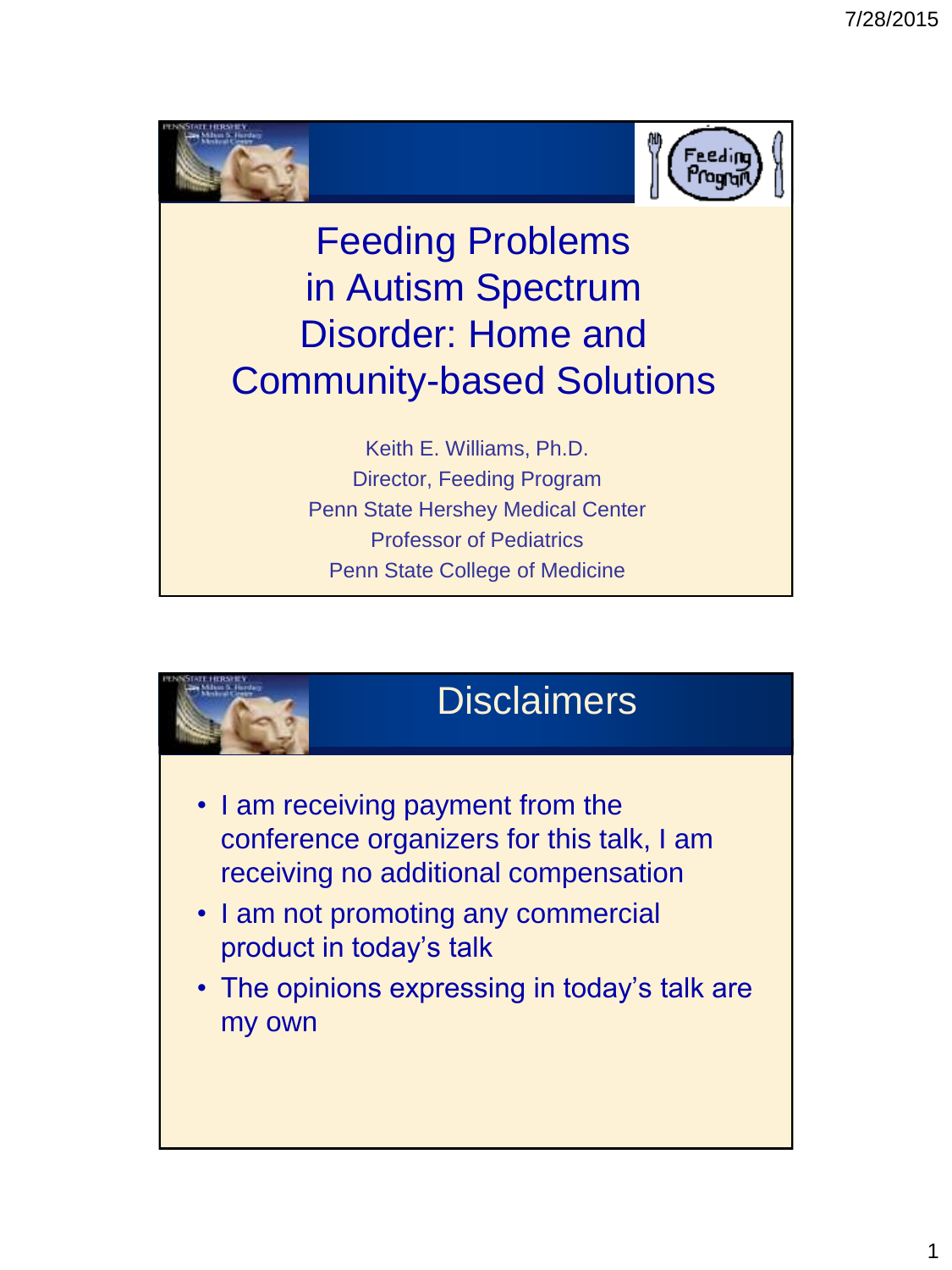

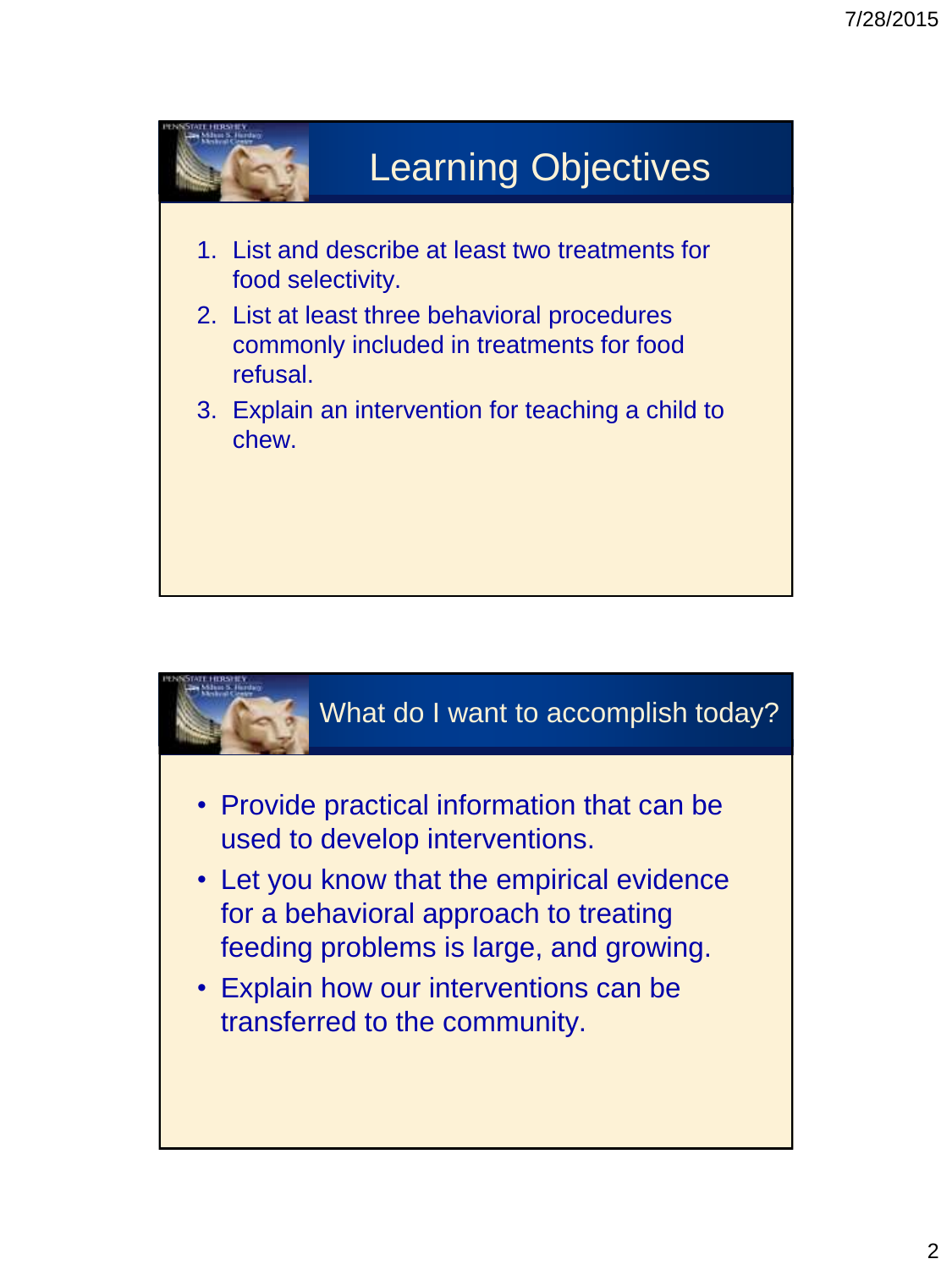

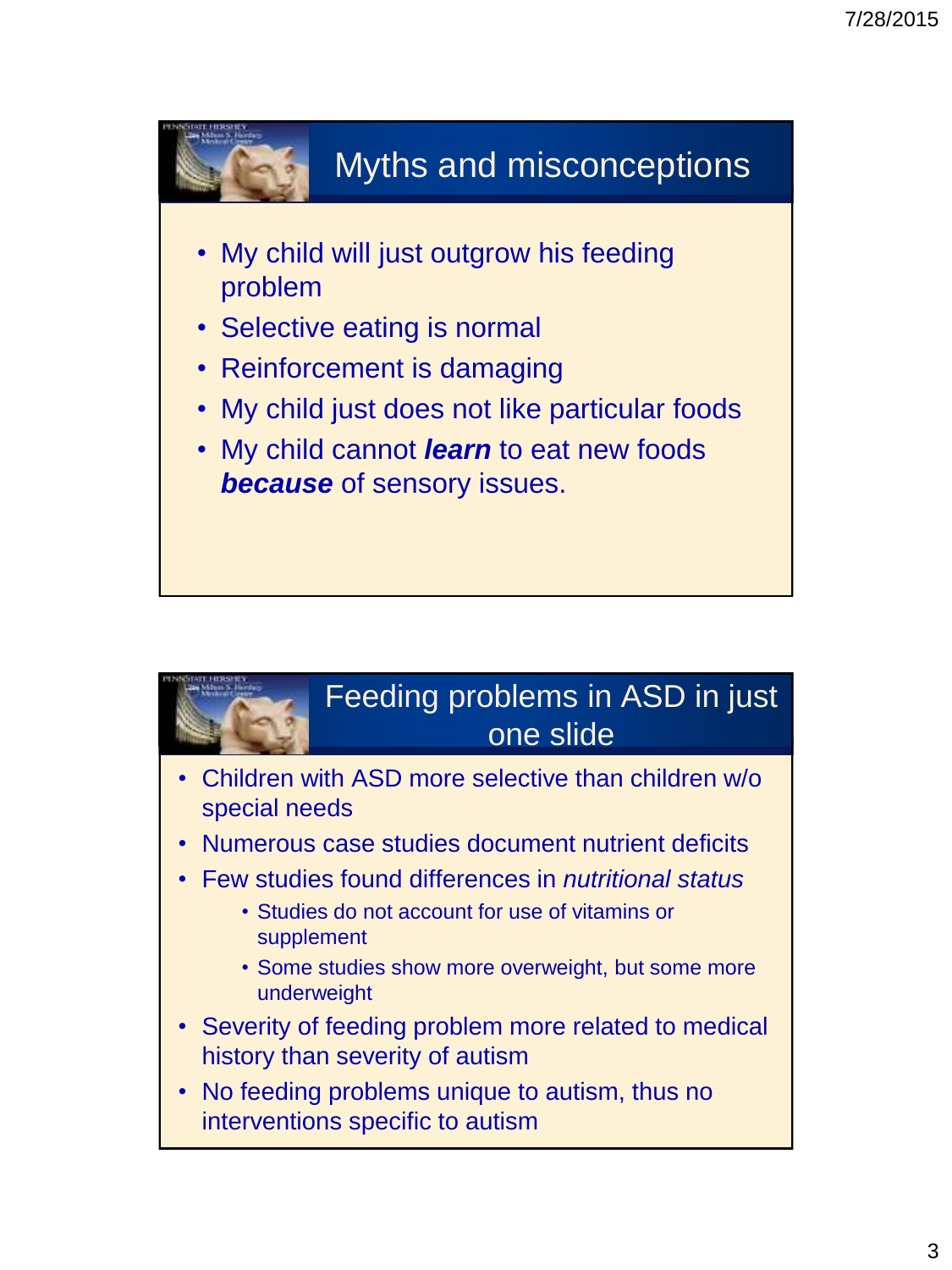

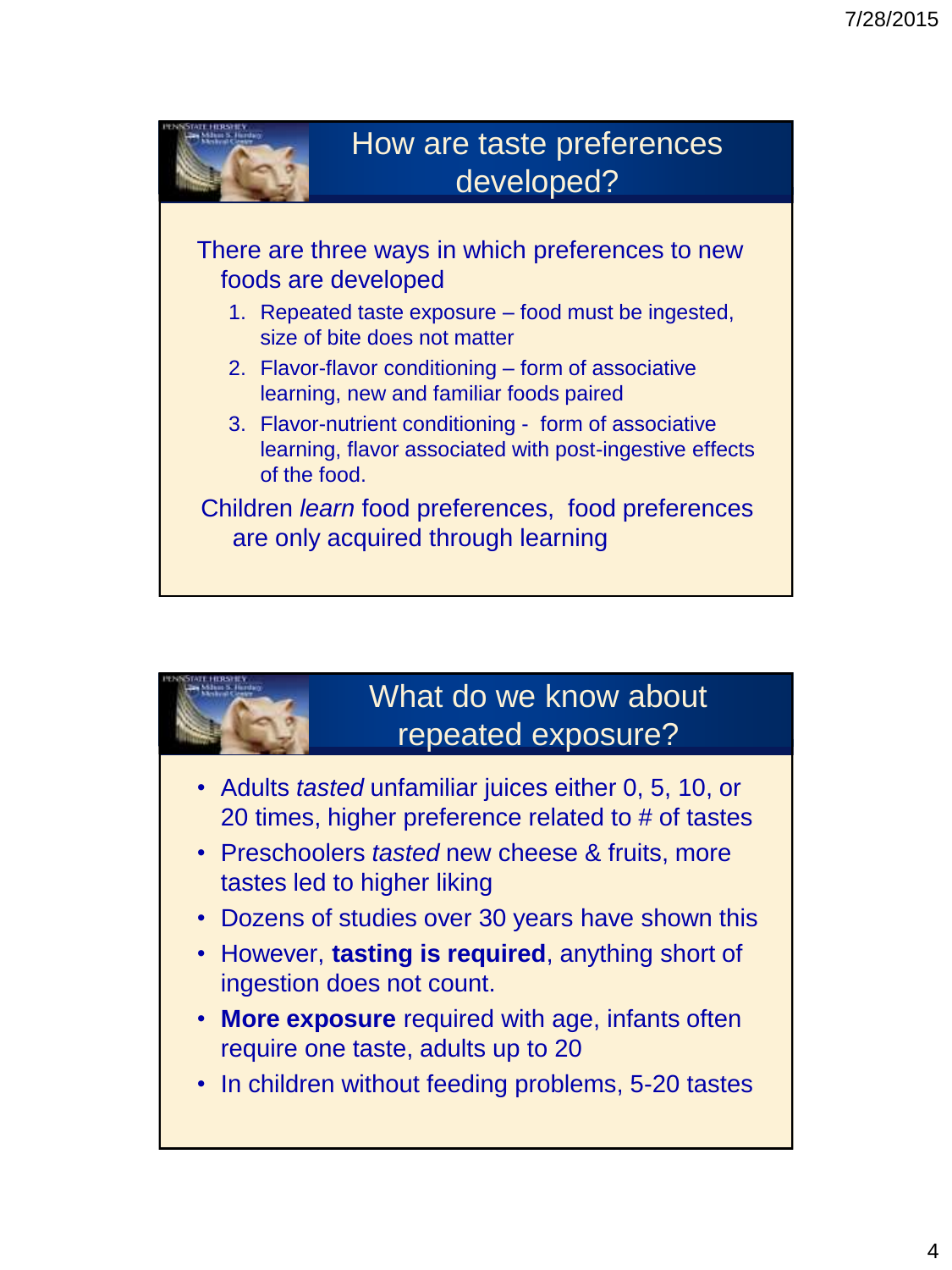

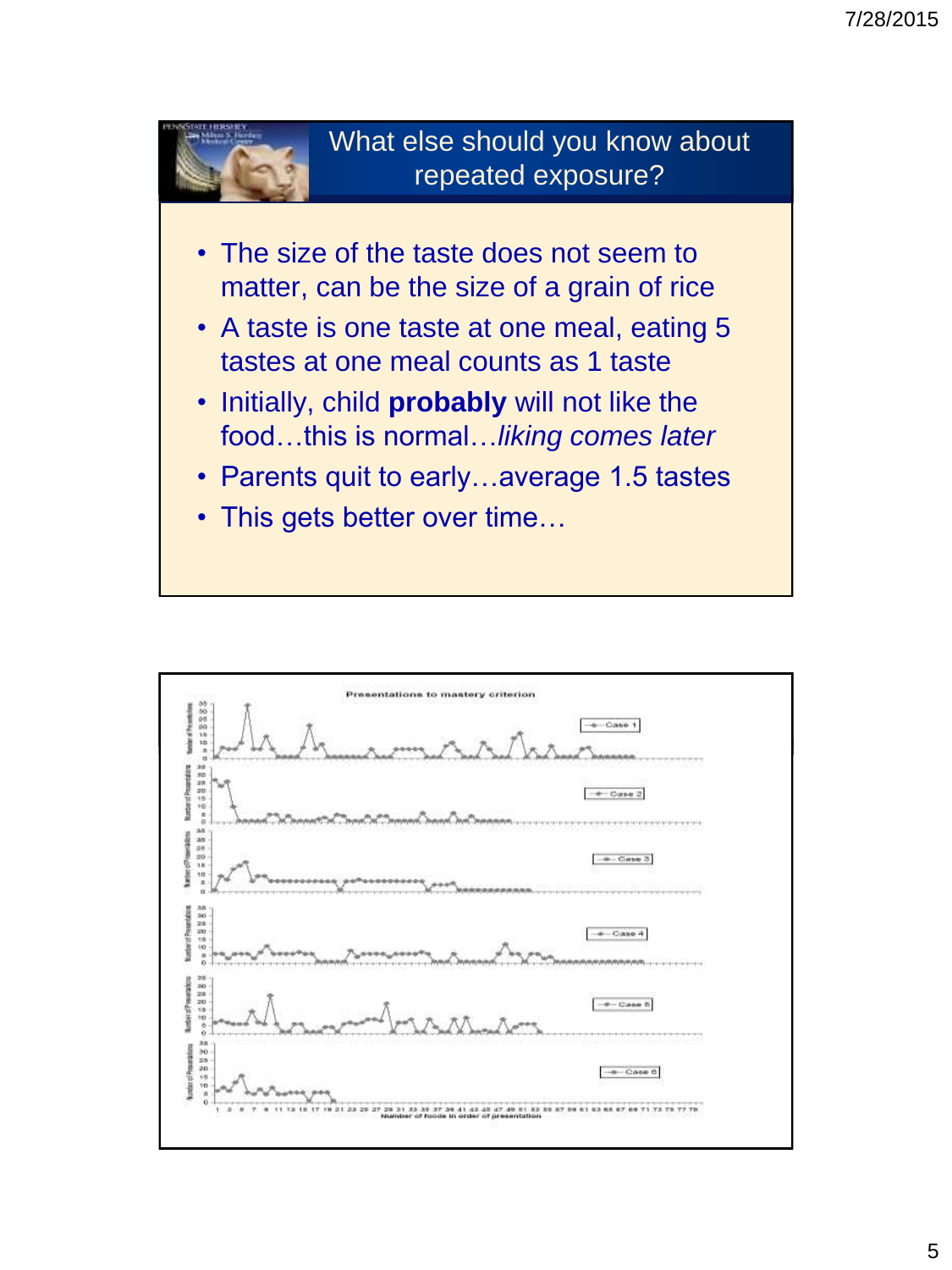

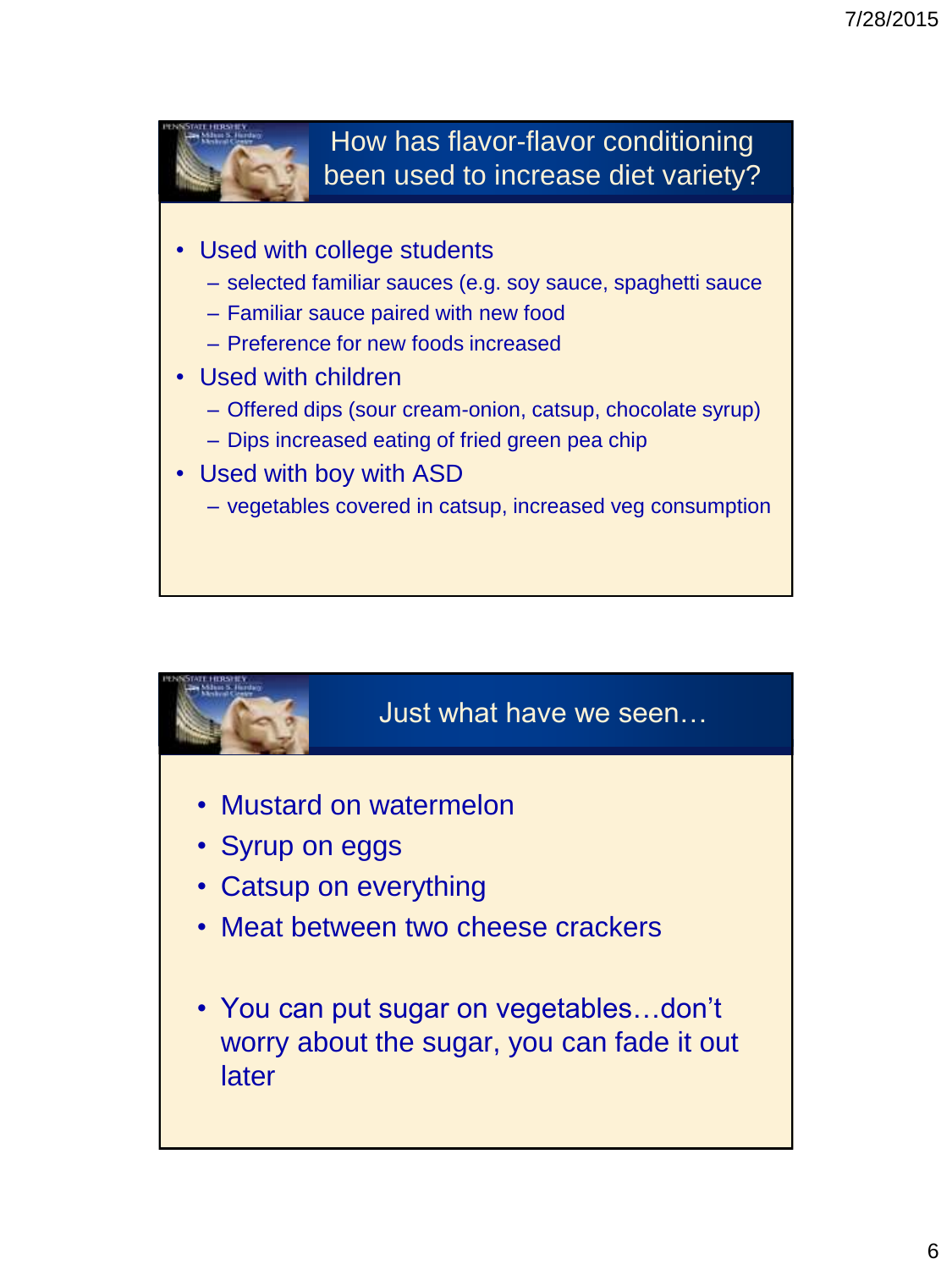

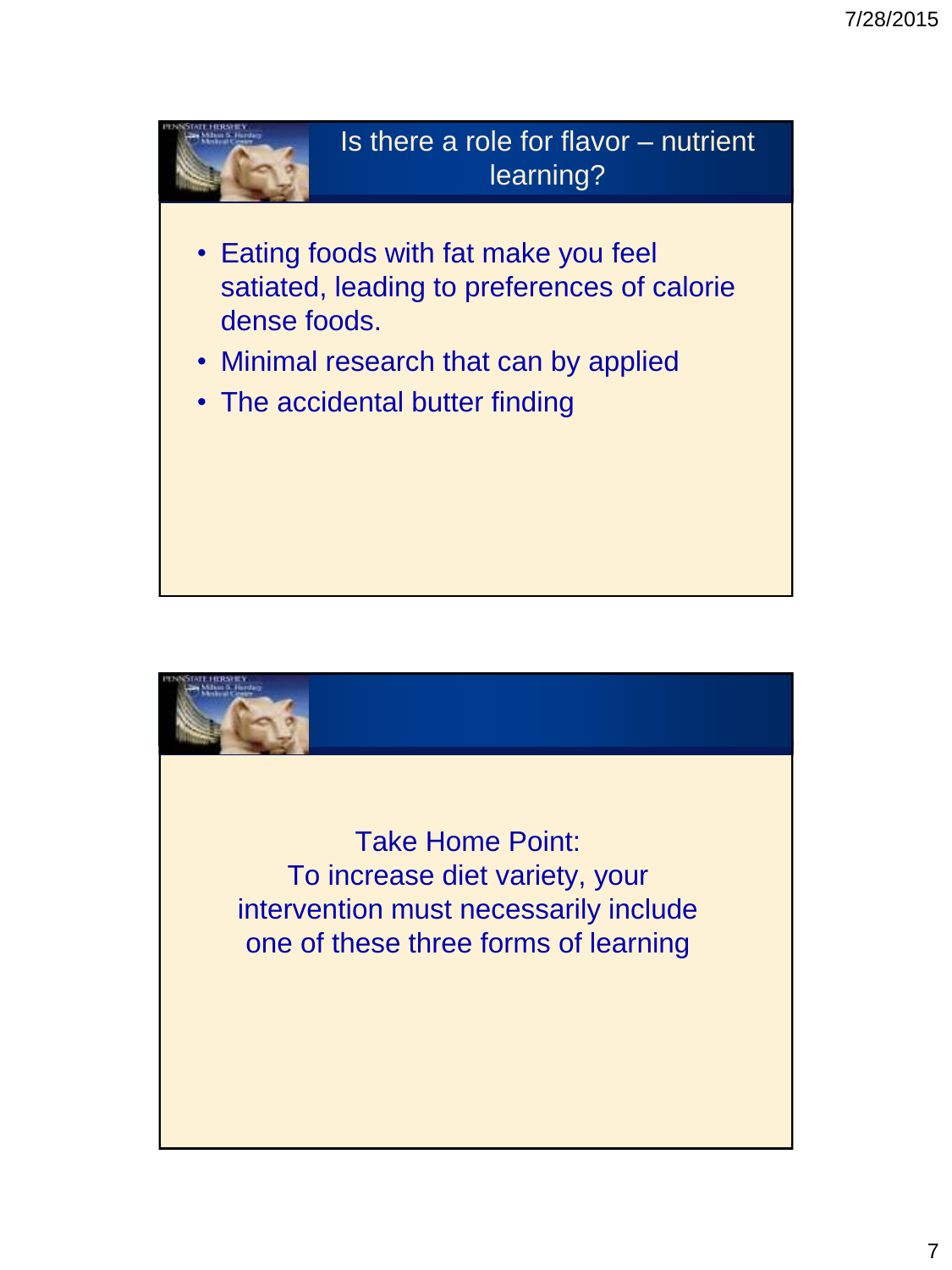

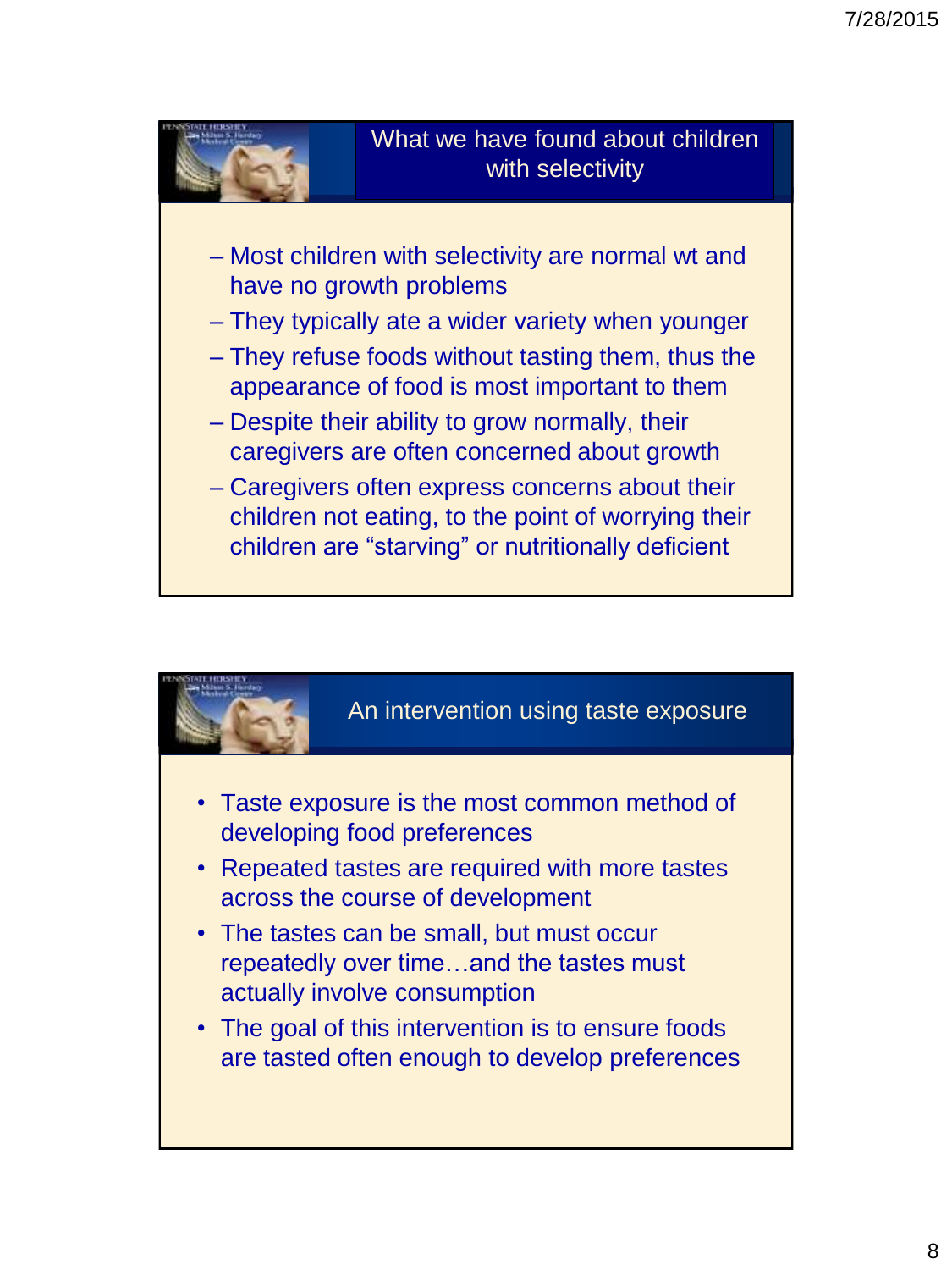

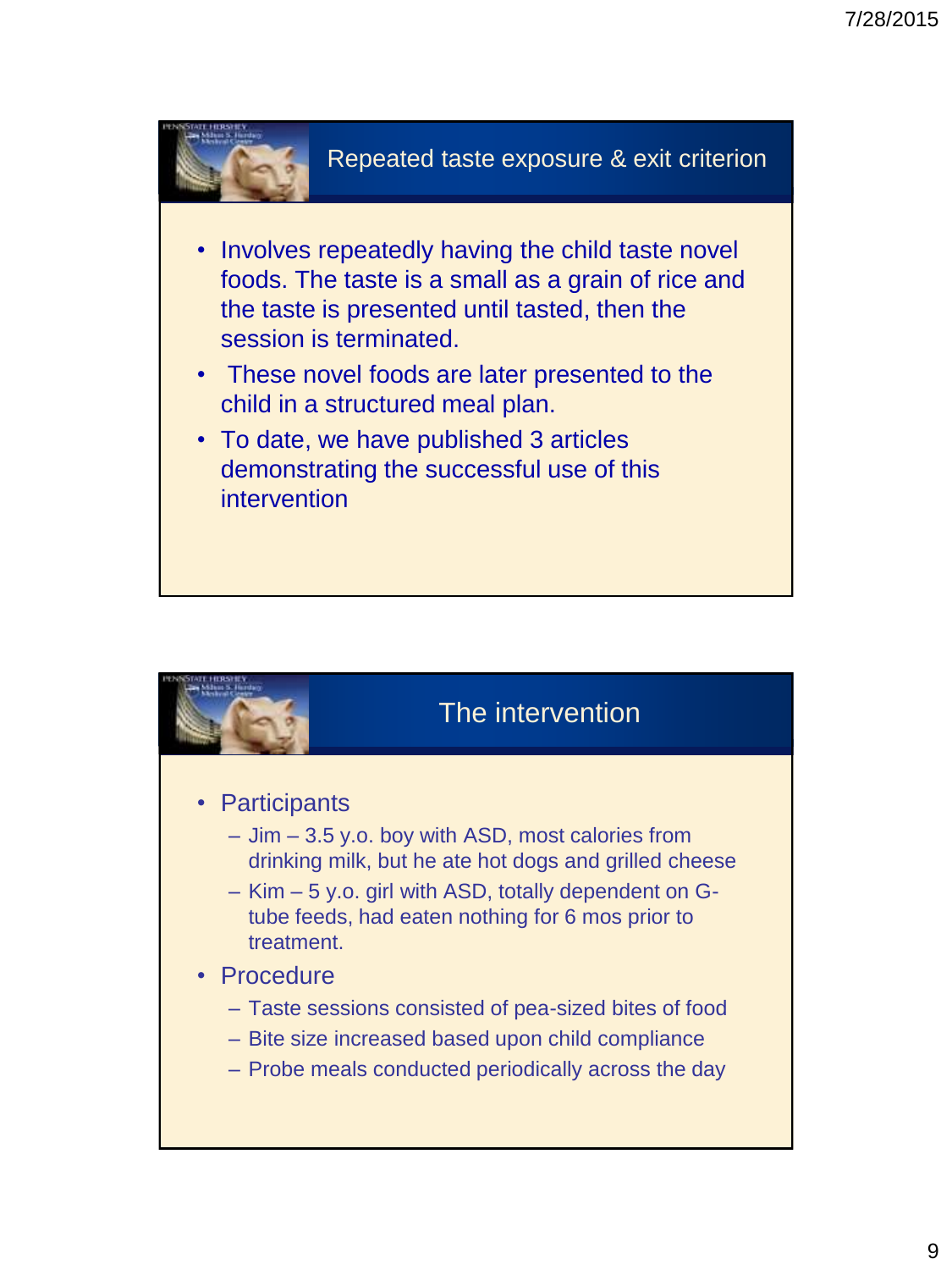

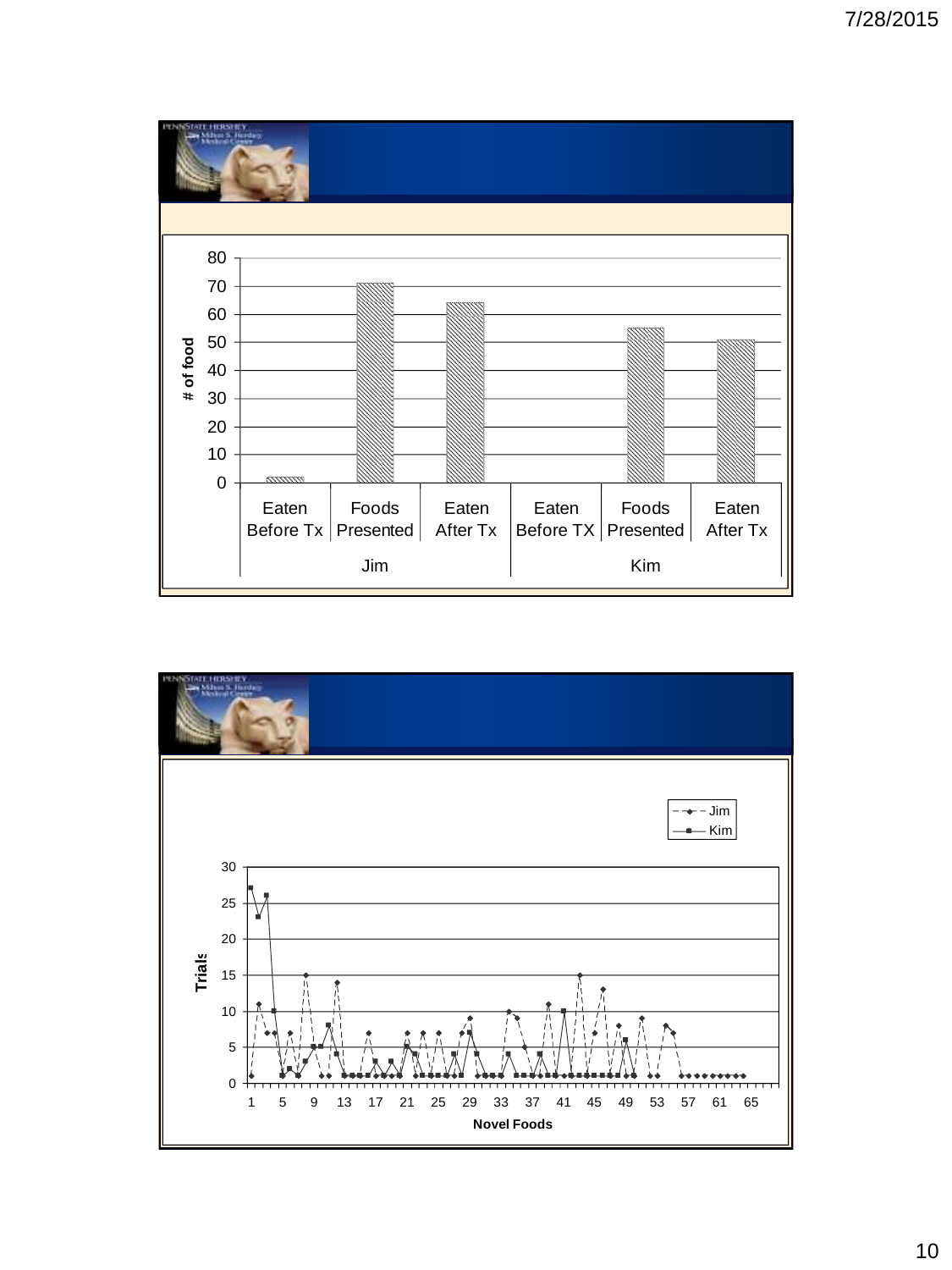

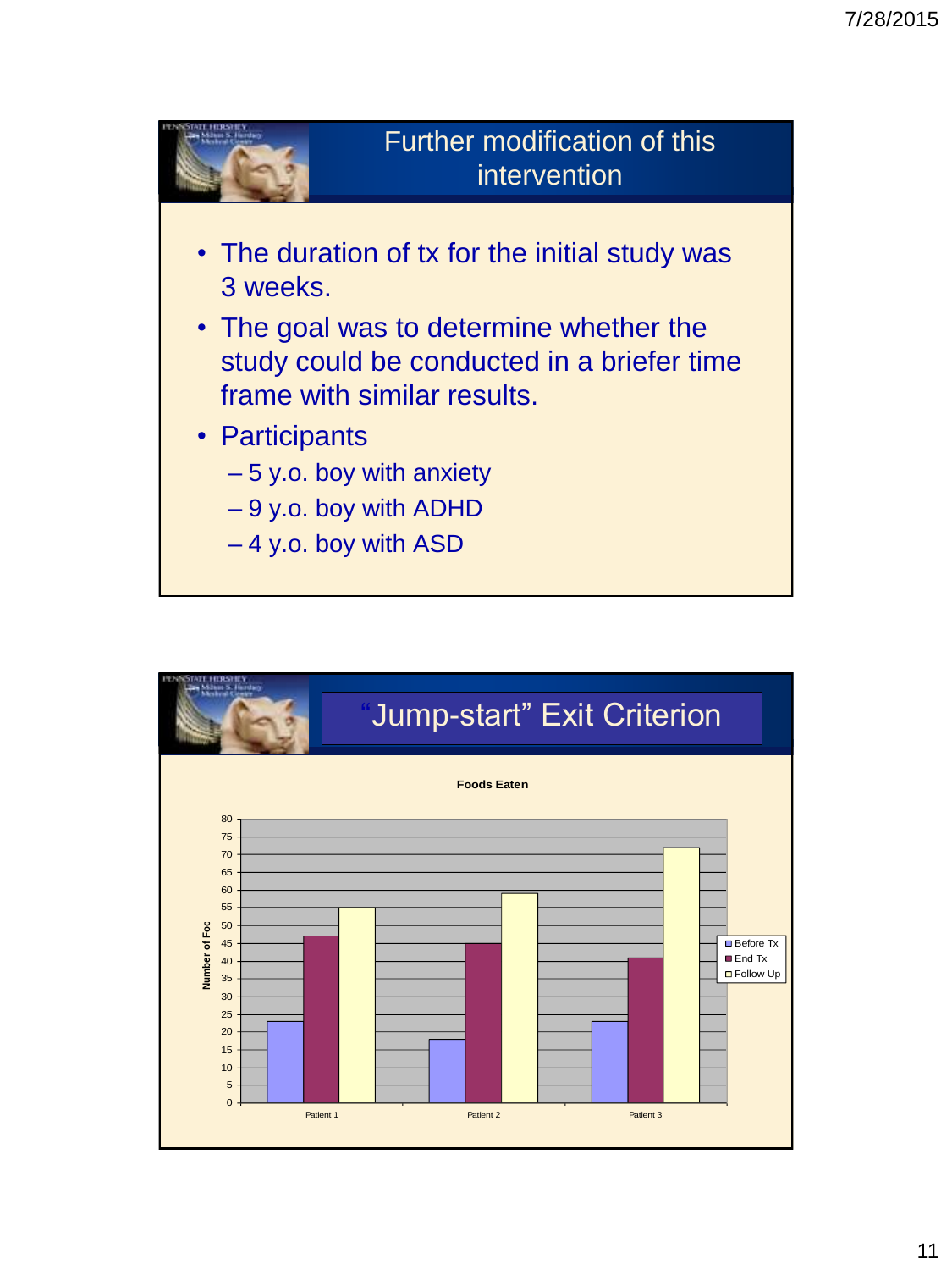

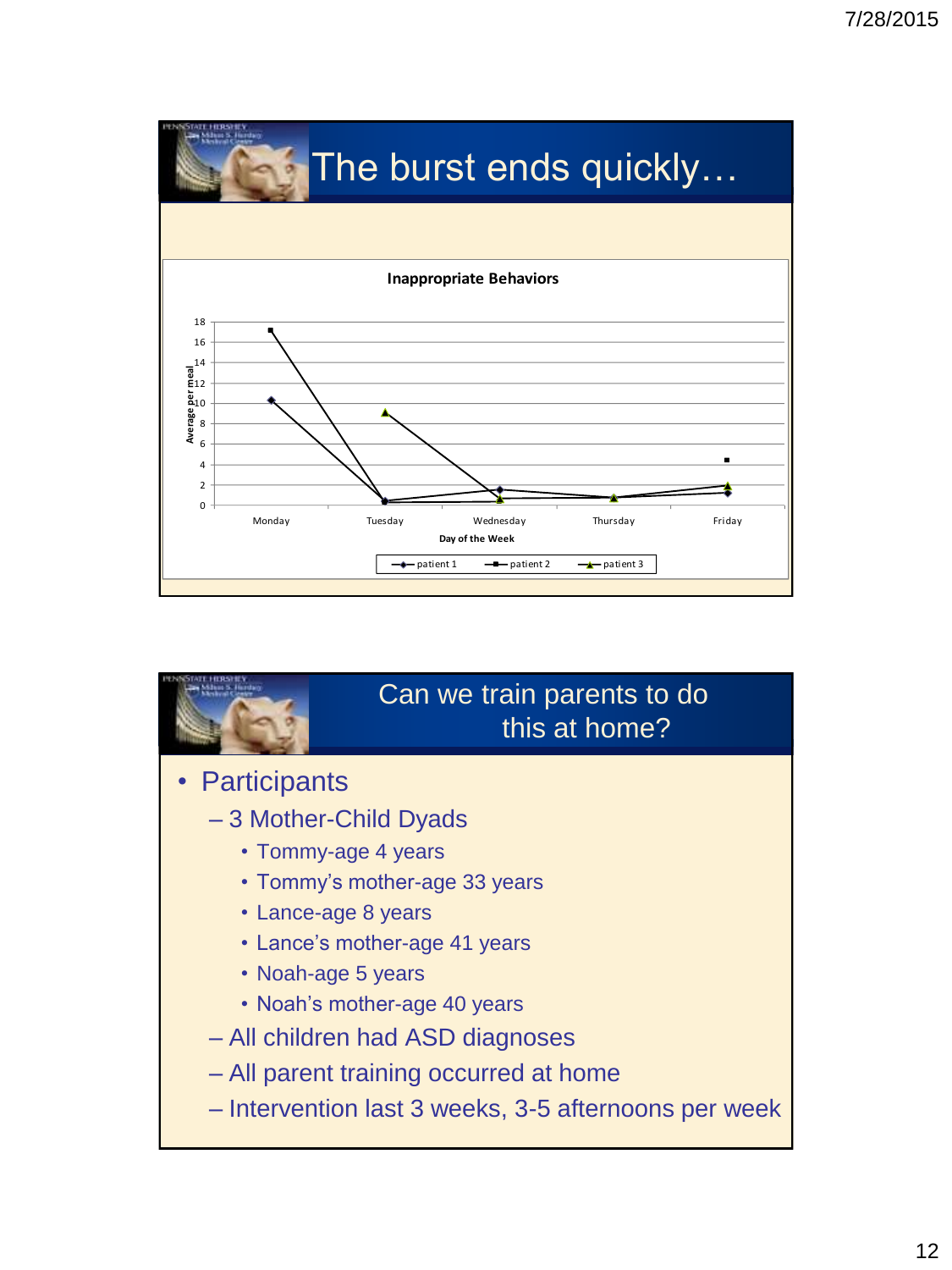

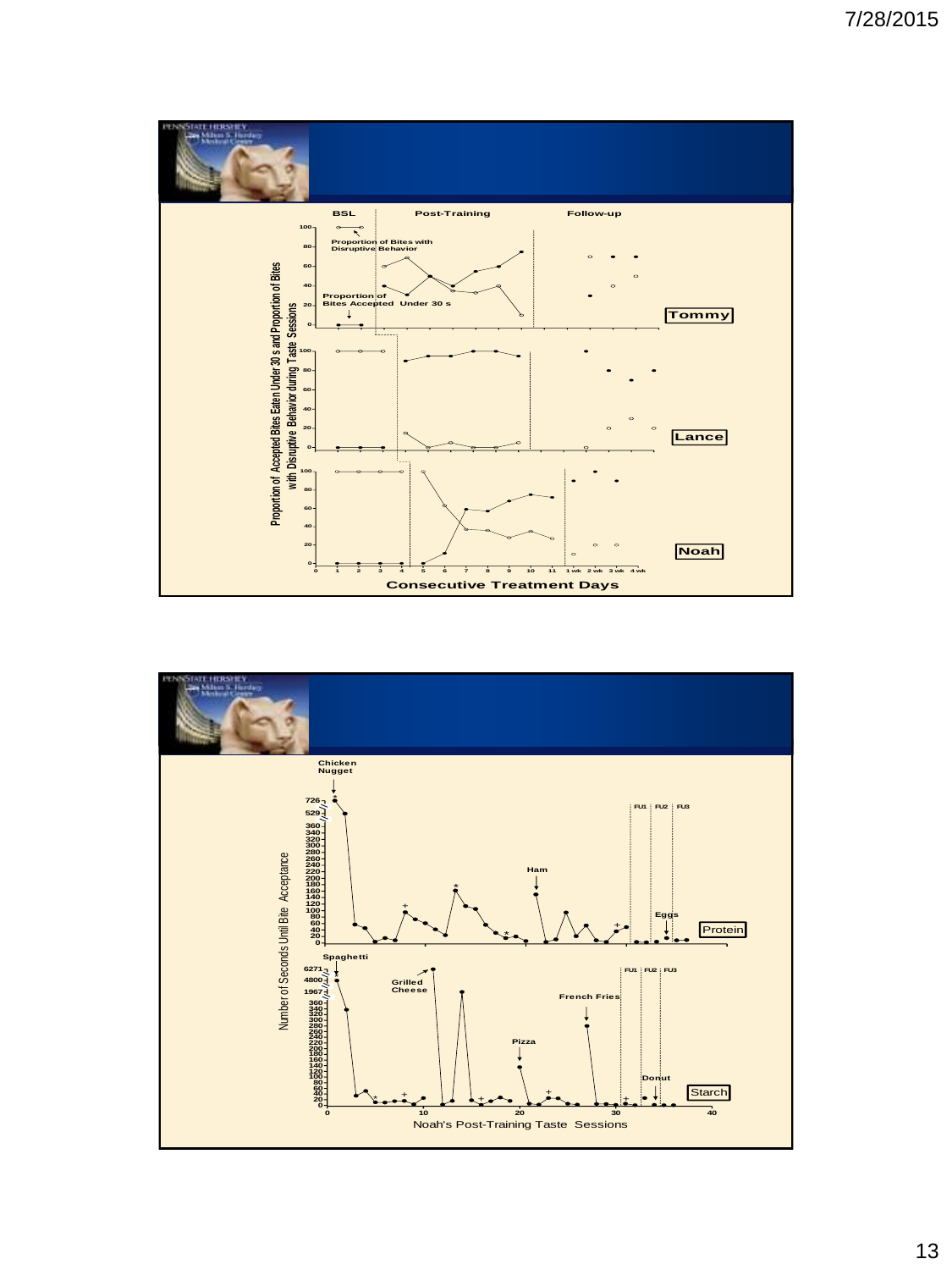

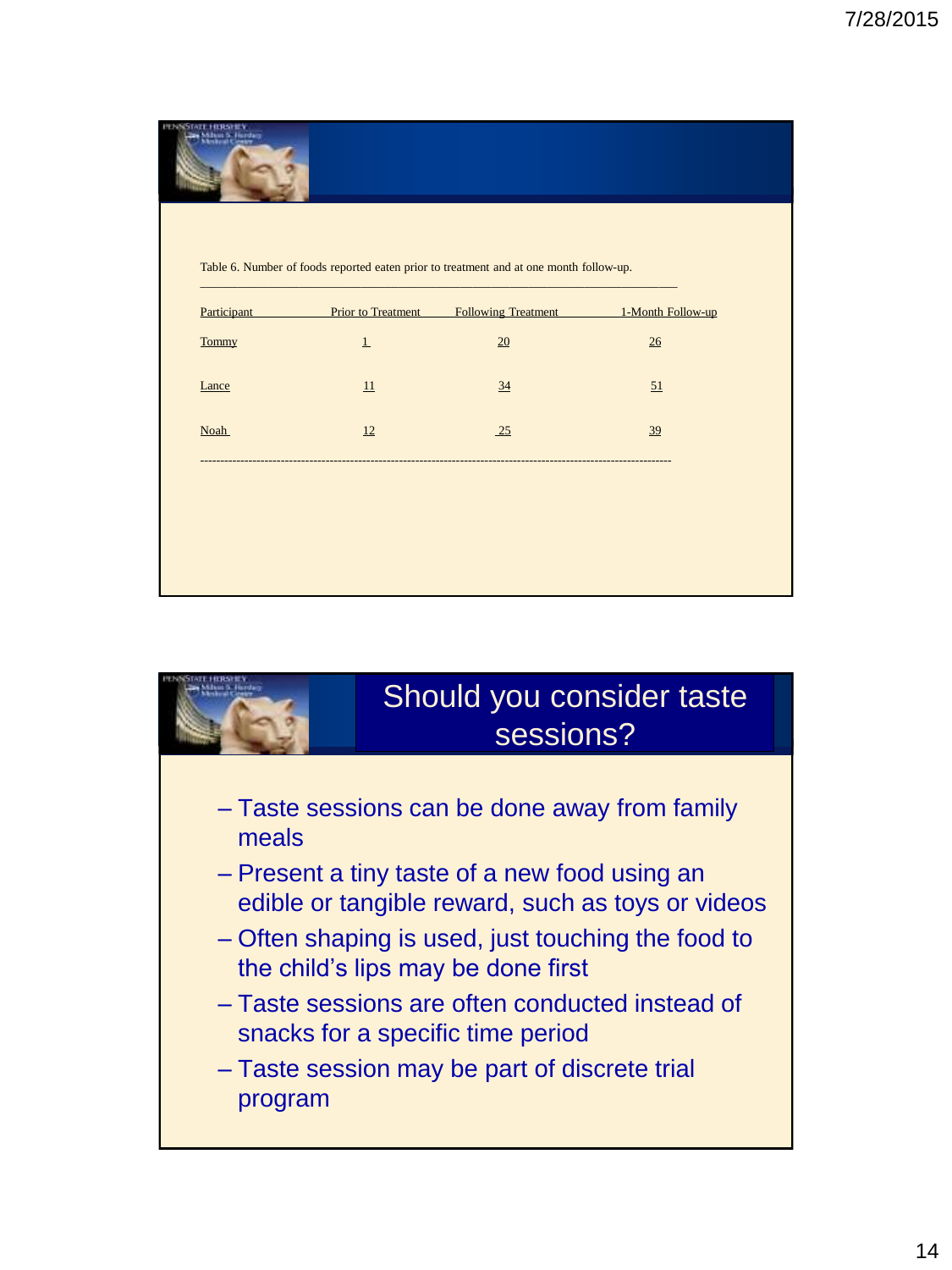

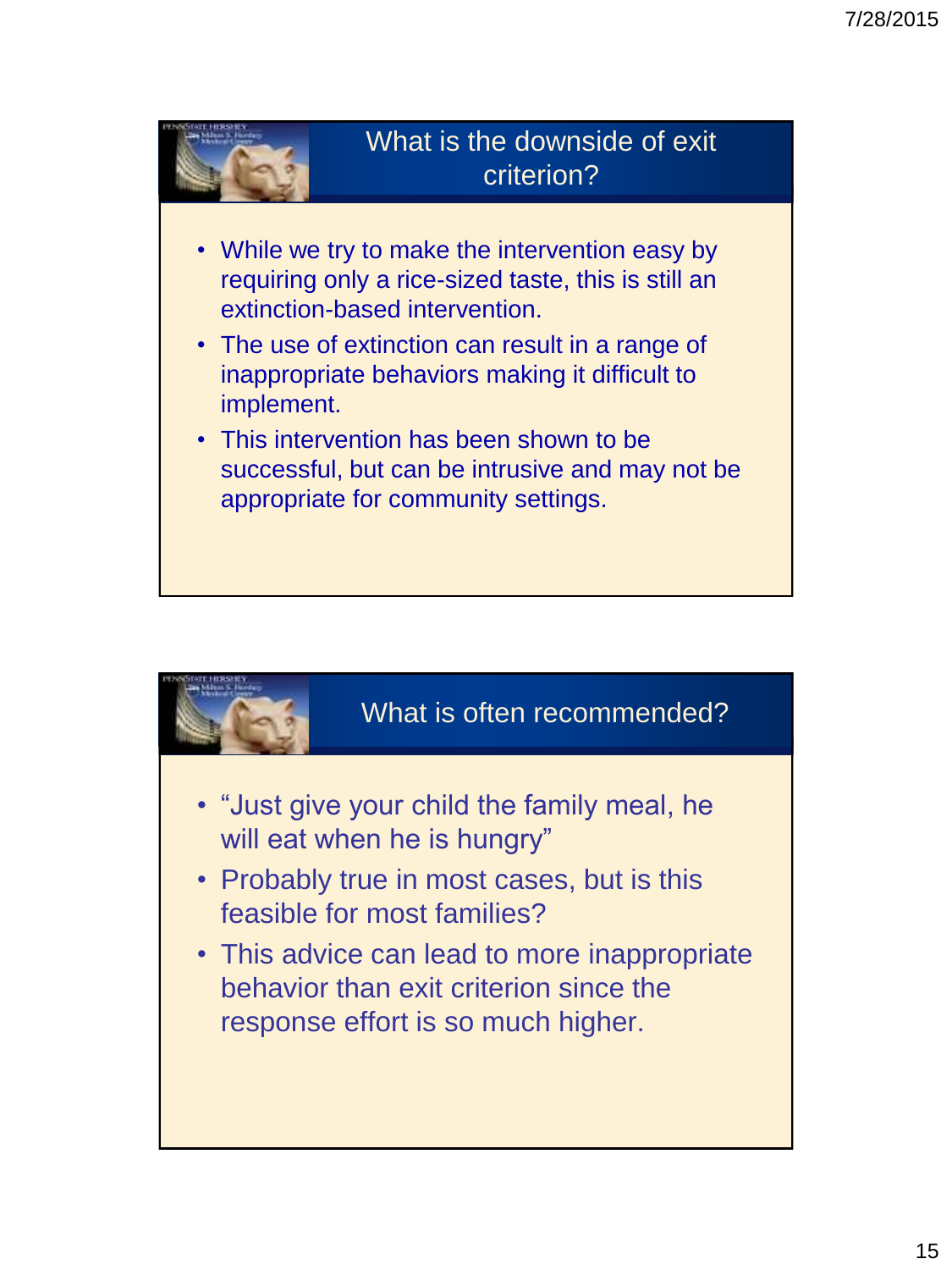

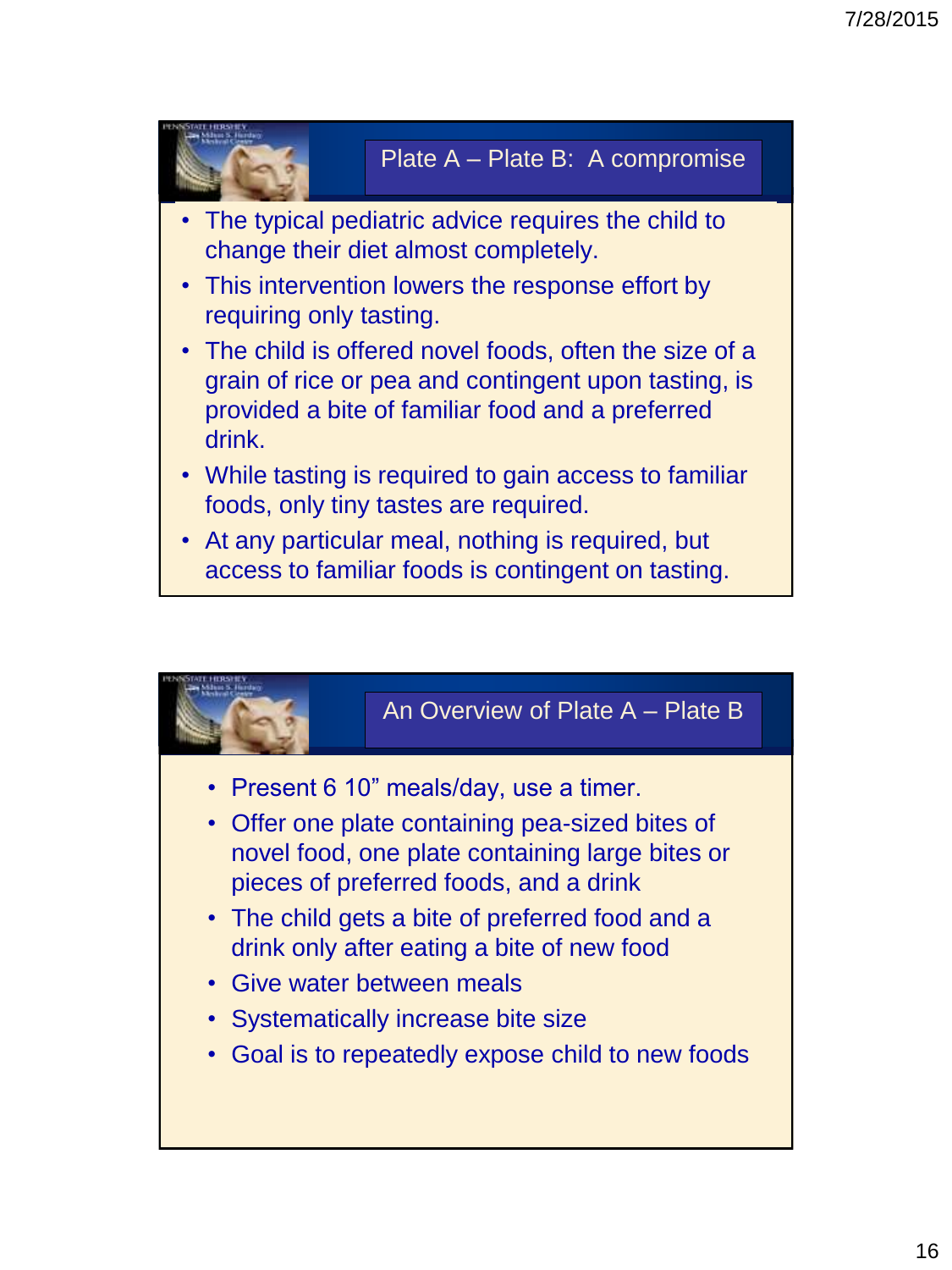

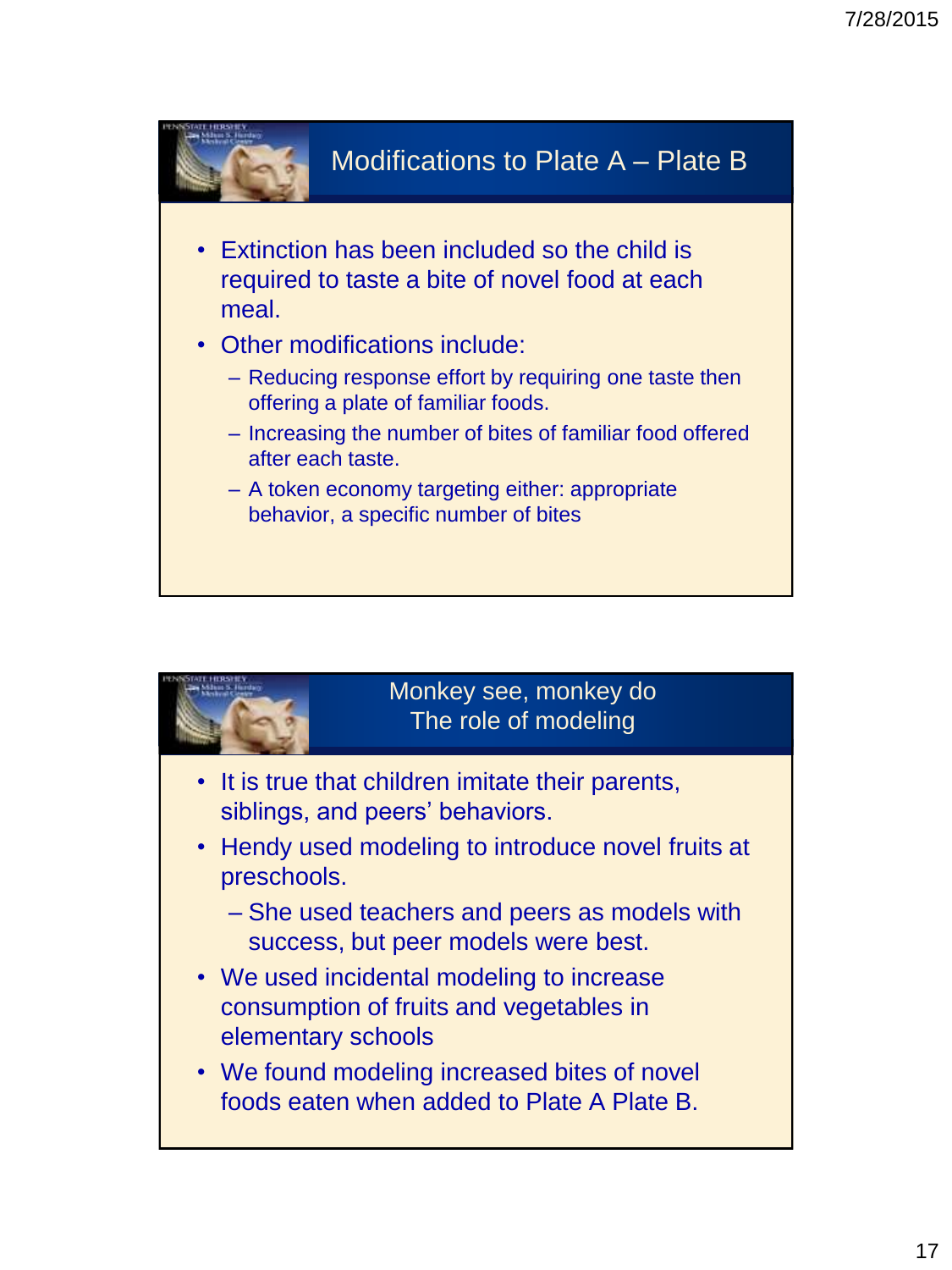

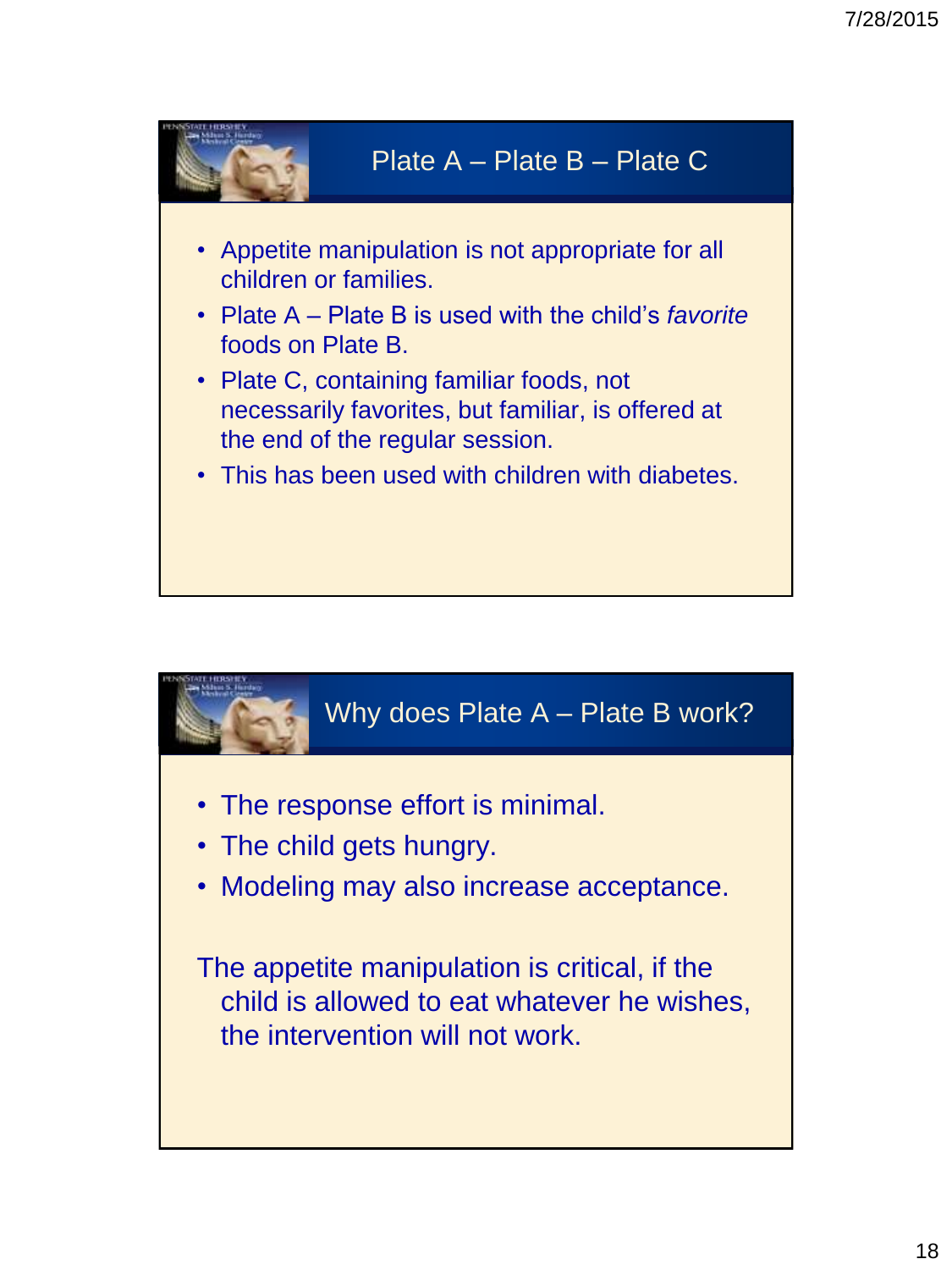



## SUPPLEMENTS ARE NOT ALWAYS HELPFUL!

- While supplements, often found in the form of high-calorie beverages, are nutritionally-balanced, they can be problematic.
- Because they are so calorie-dense, children often do not want to eat other foods.
- These beverages, high in fat and low in fiber, can also result in constipation.
- Supplements do not provide a mechanism for the introduction or consumption of solid foods. They provide nutrition, but do not teach a skill. For most children, a multi-vitamin is a better alternative.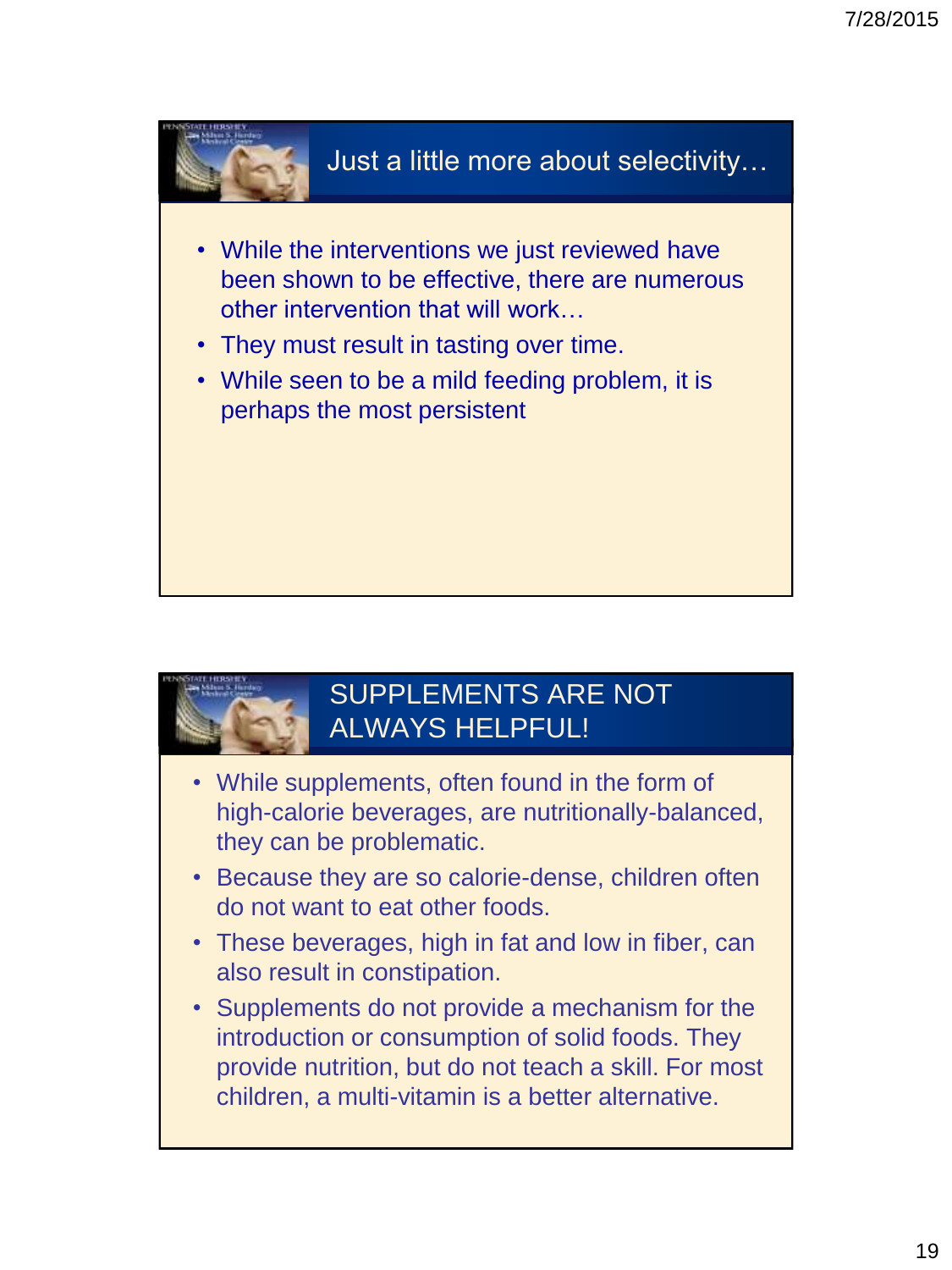

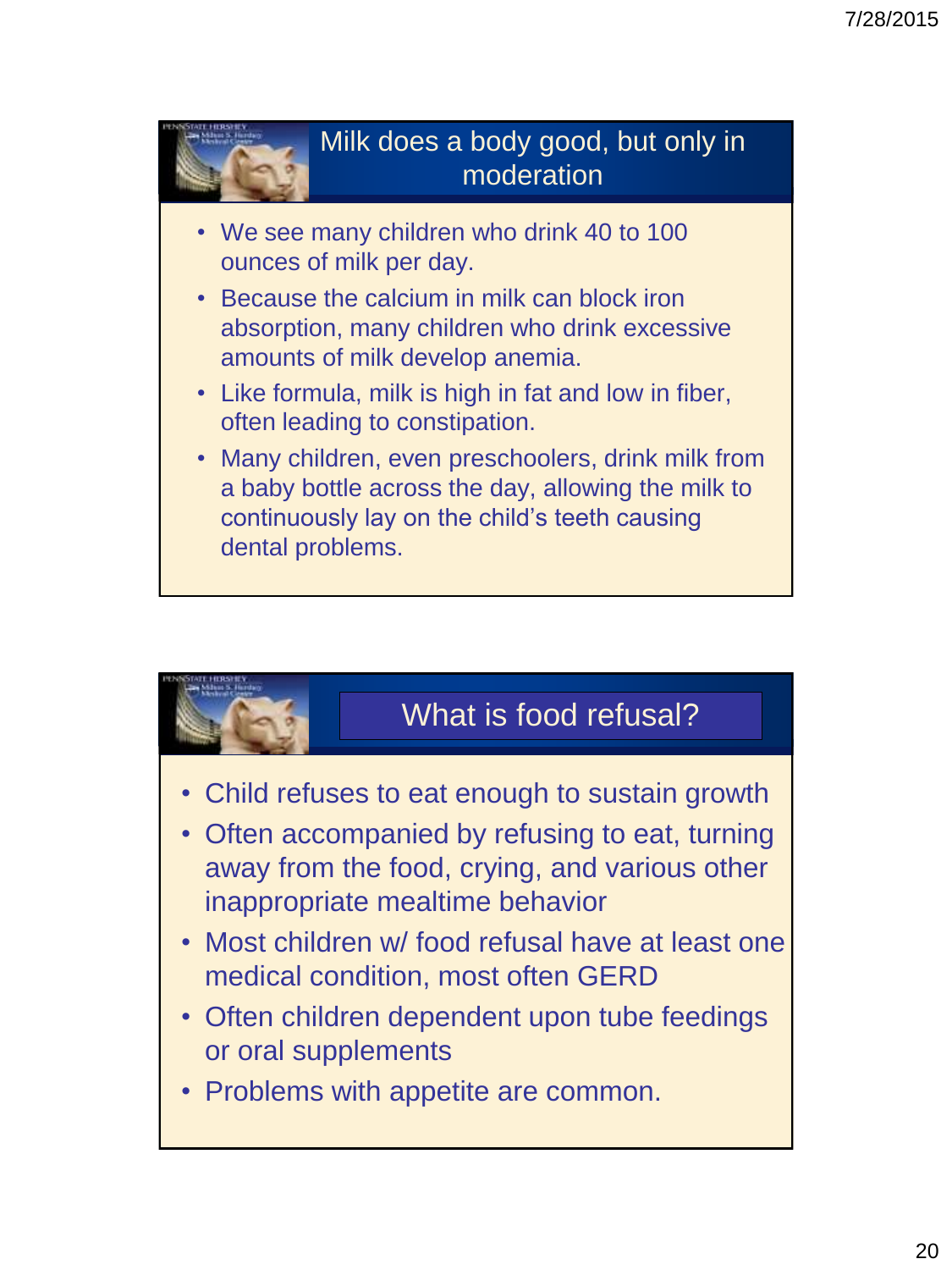





- Children who are underweight or malnourished may not understand hunger.
- We reduce or eliminate tube feeds/supplements to increase hunger.
- This is not accomplished in 1-2 days, but more typically in 1-2 weeks.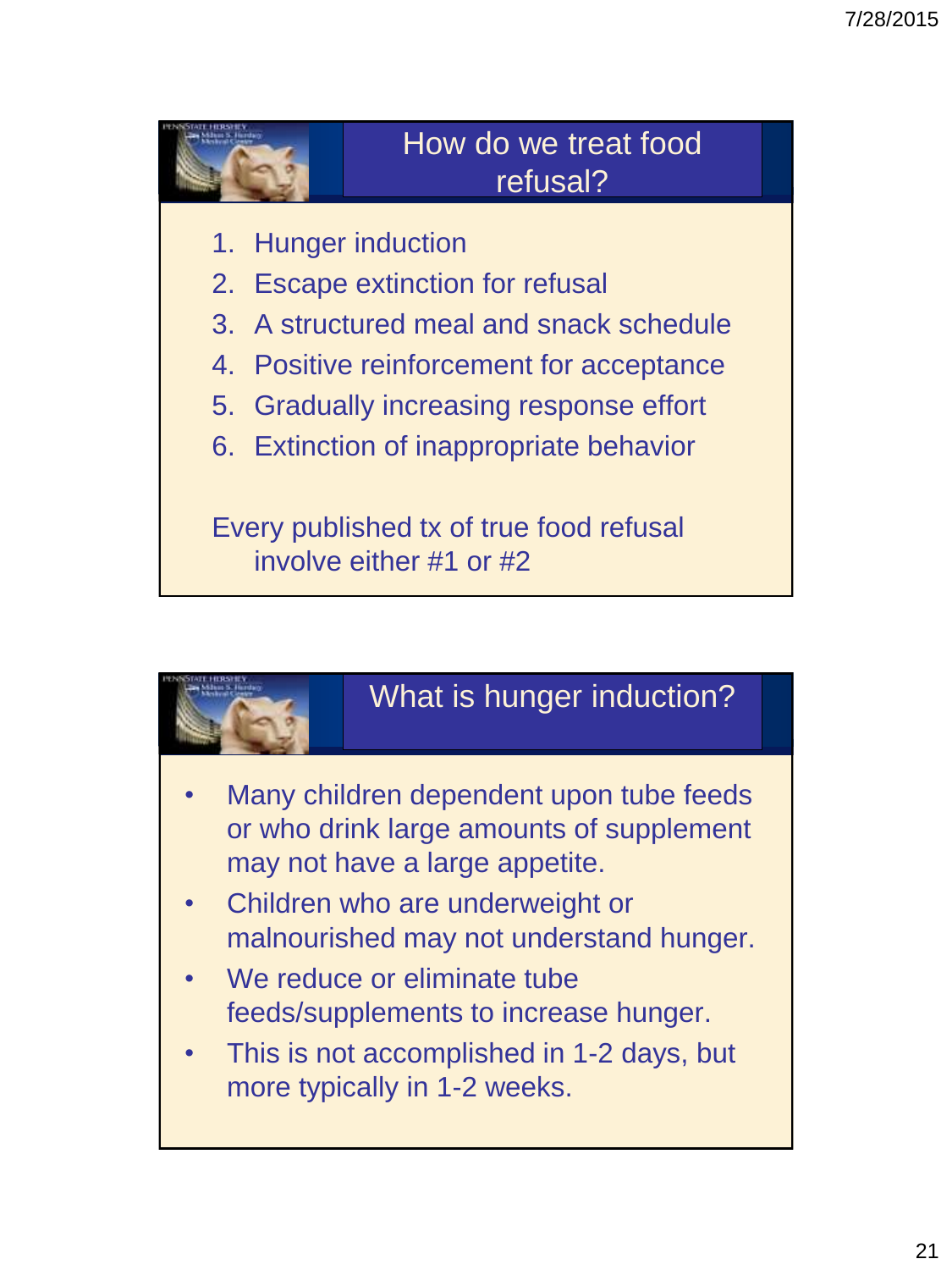

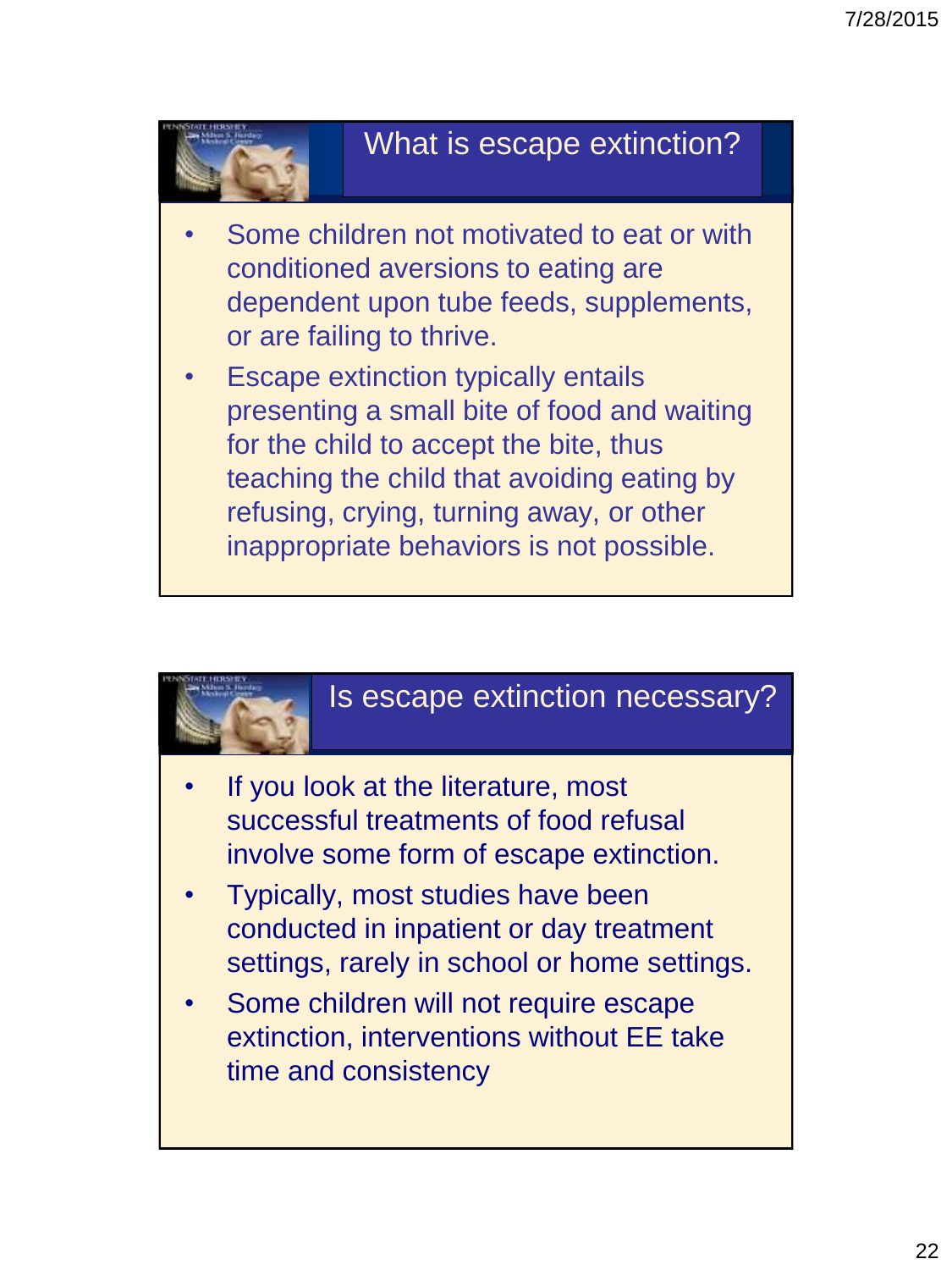

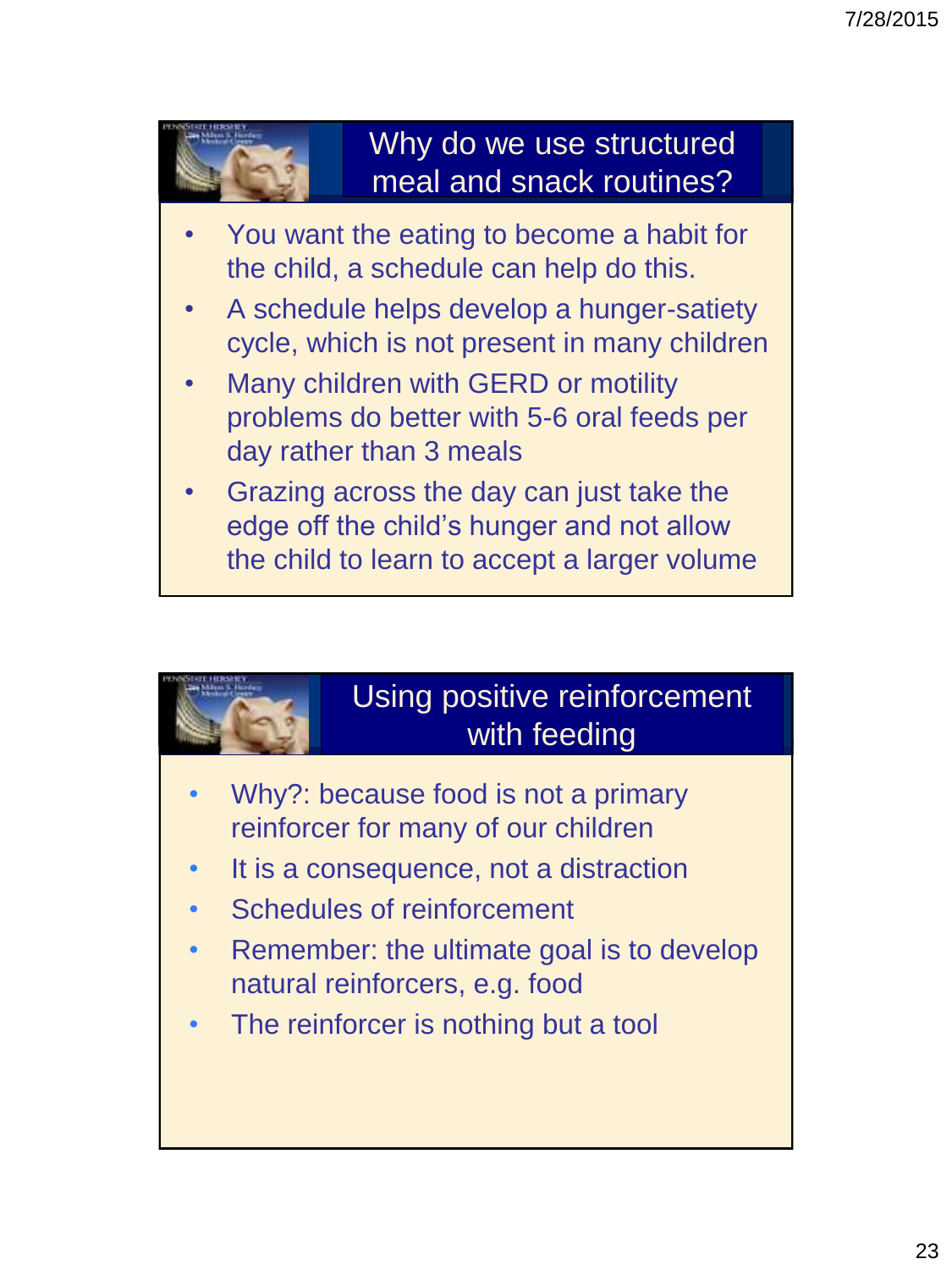





- Gradually increasing response effort by gradually increasing texture, volume, or variety
- This often decreases the intensity and frequency of inappropriate behaviors.
- There are multiple examples of gradually increasing response effort that we will discuss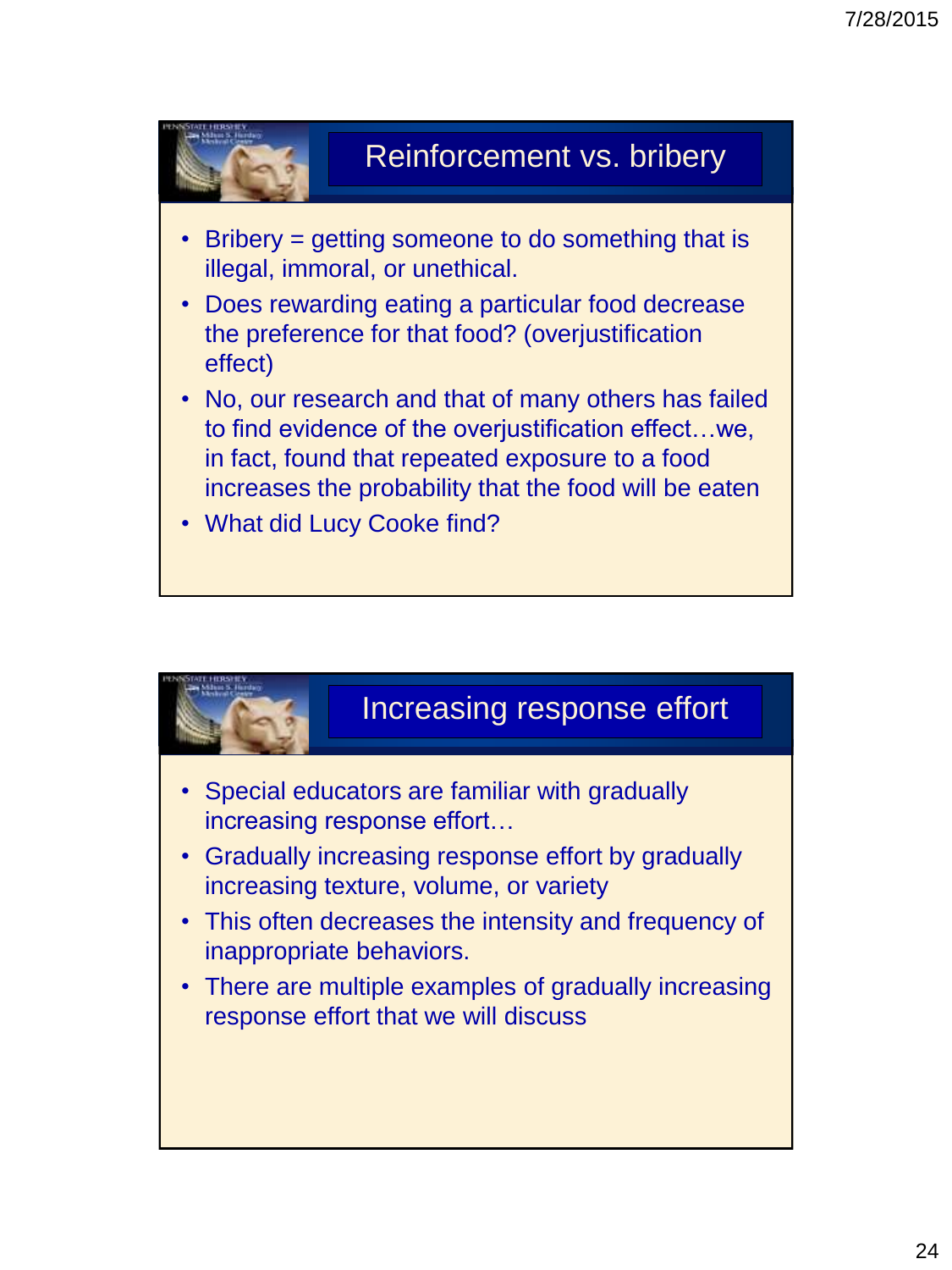



**Treating food and liquid refusal in an adolescent with Asperger's disorder**

- Participant was a 16-year-old male dx'ed with Asperger's disorder.
- 9 yr. history of G-tube feedings, rec'd 2000 kcal/day
- Prior to tx, ht of 10 yr old, wt of 9 yr old
- Drank only water, ate 3 foods
- Selective by type, texture, color, brand. Also used only specific dishes & utensils.
- Failed community based therapy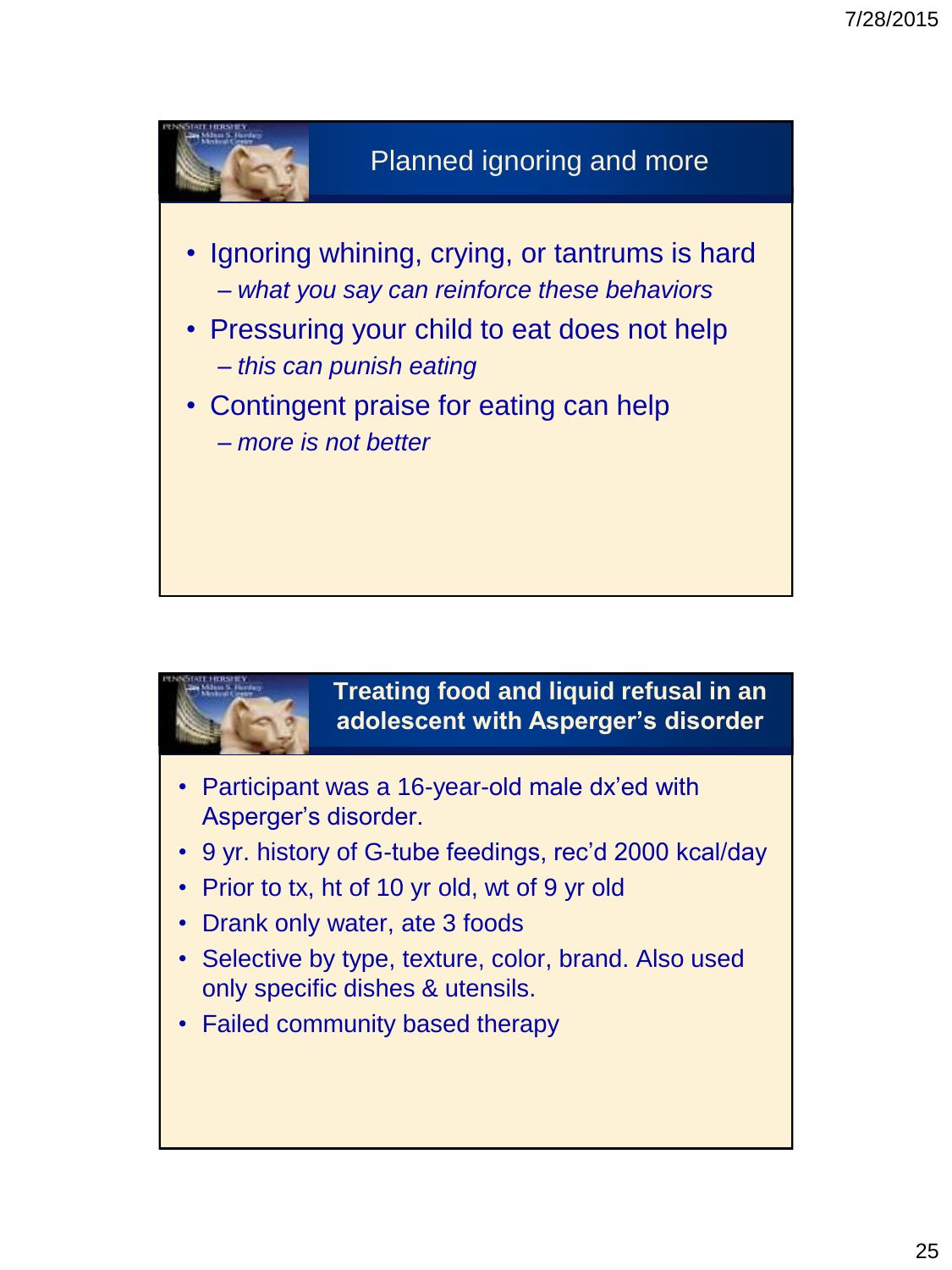

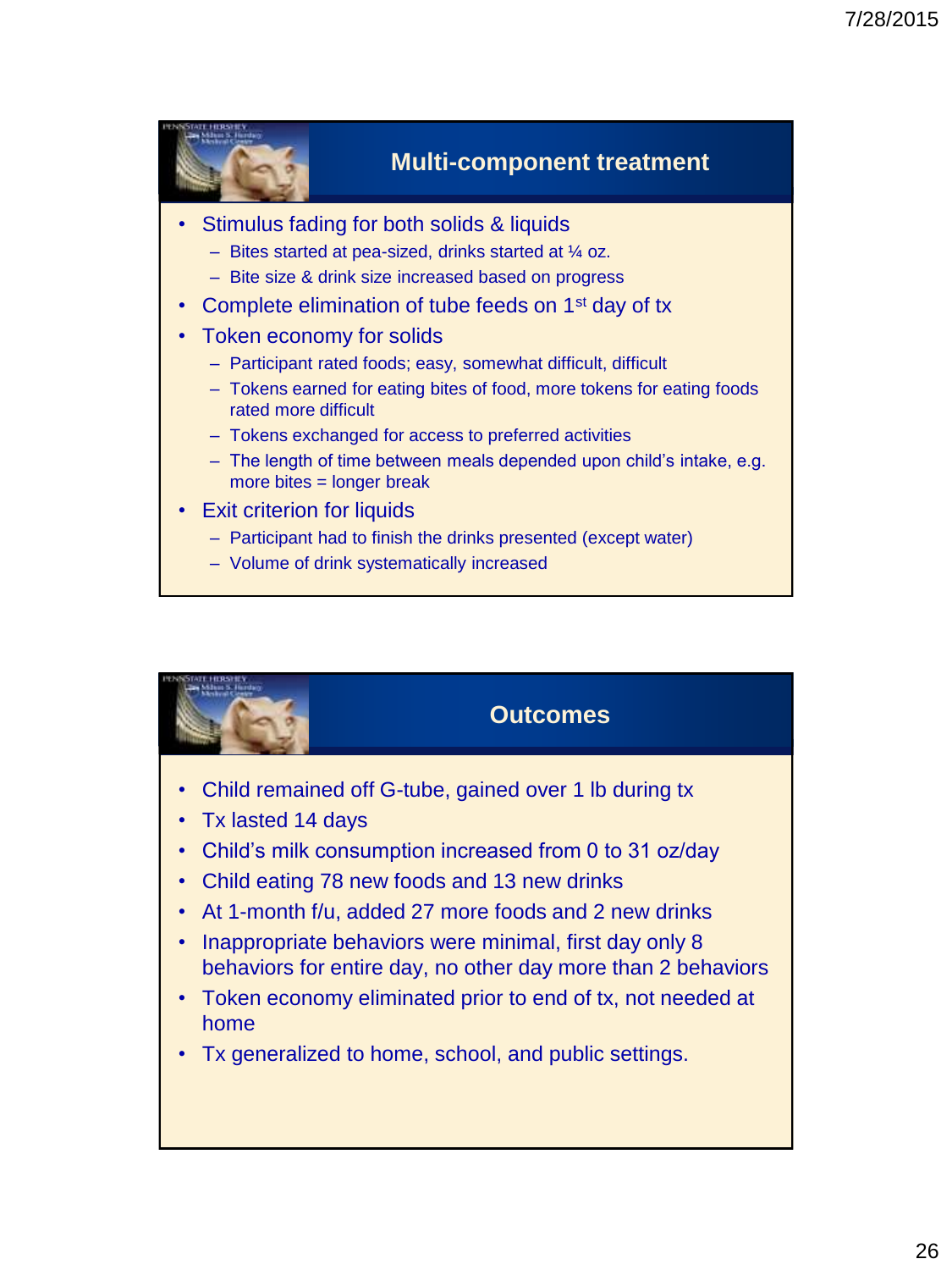

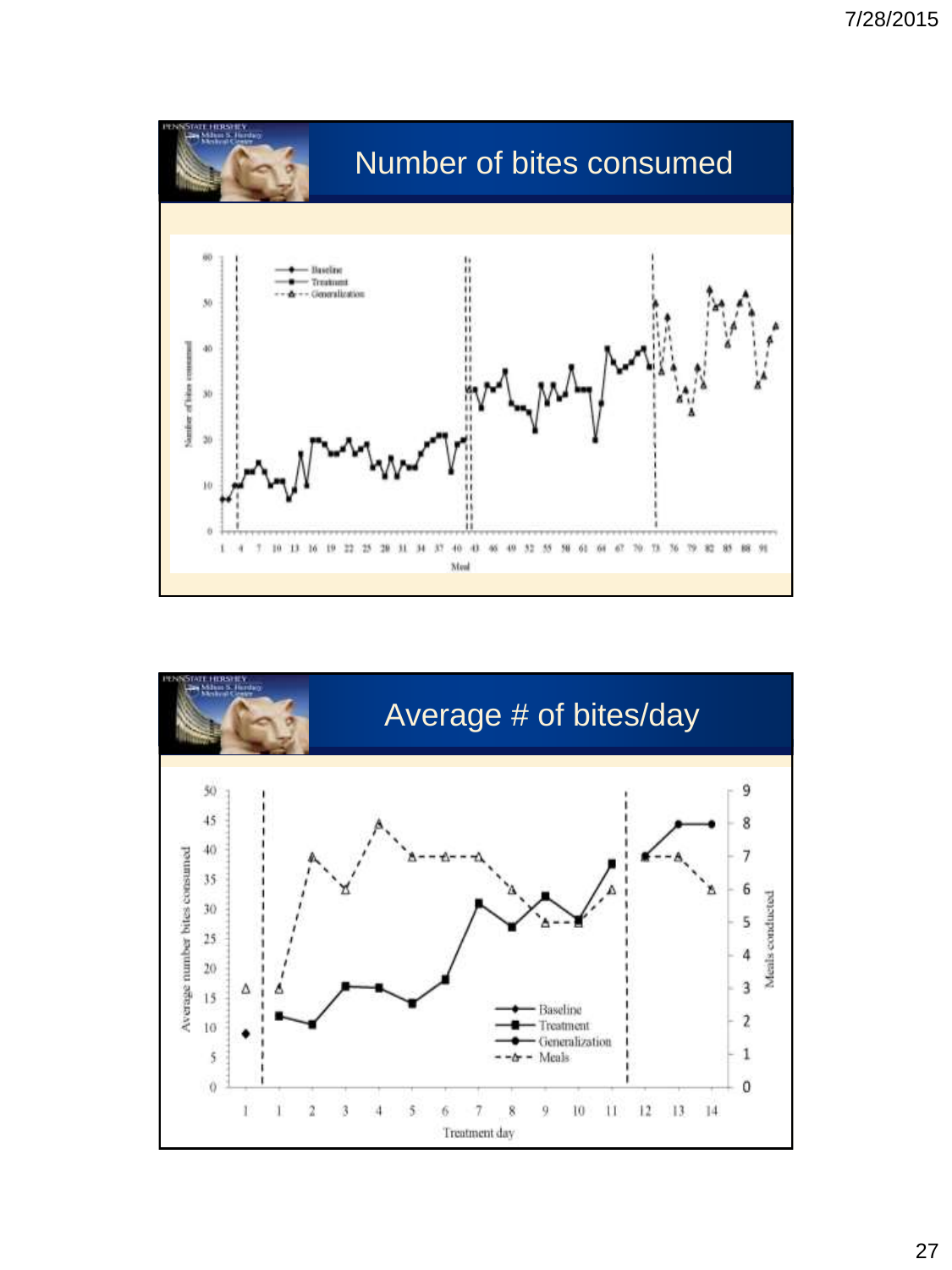

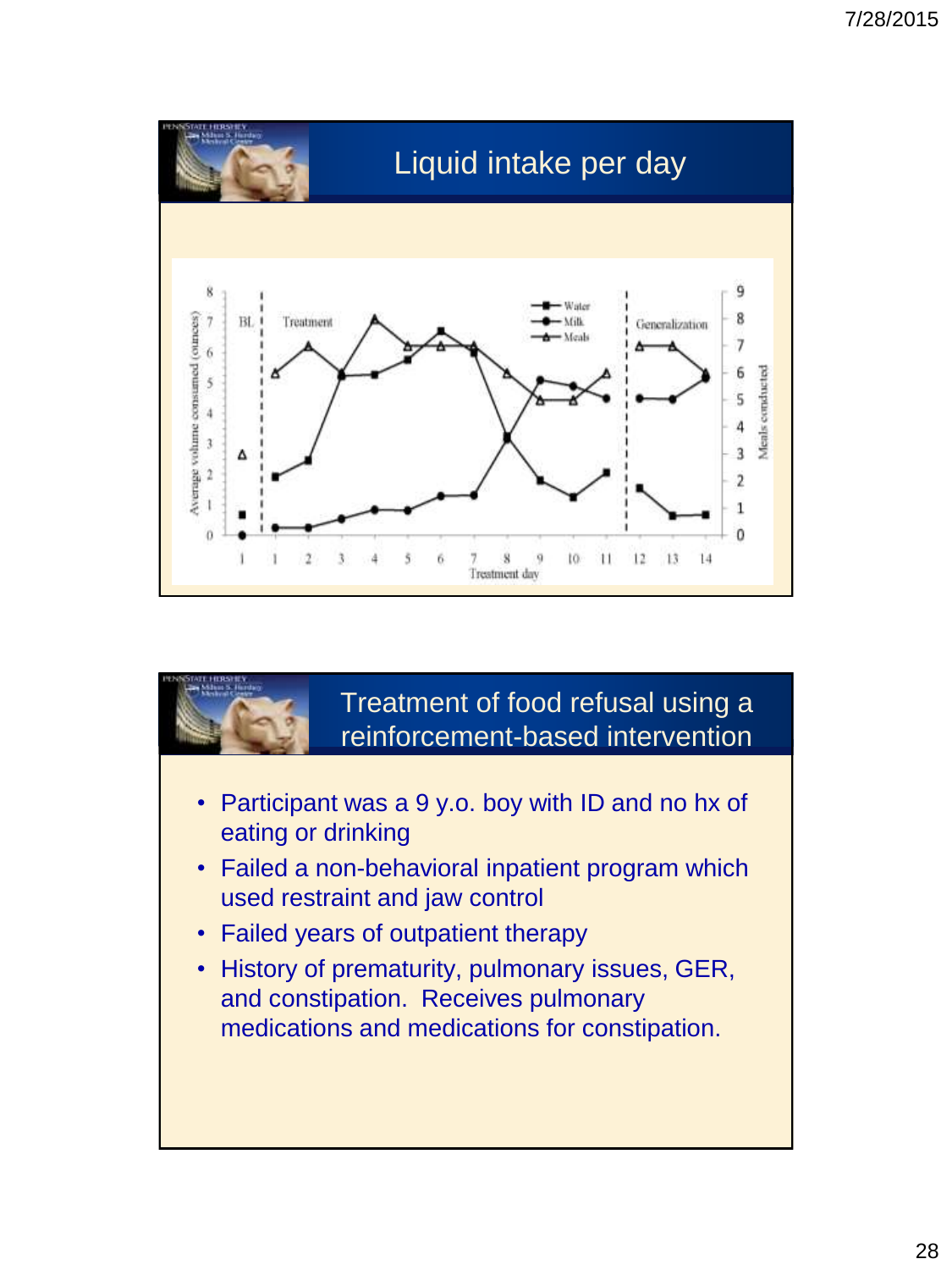

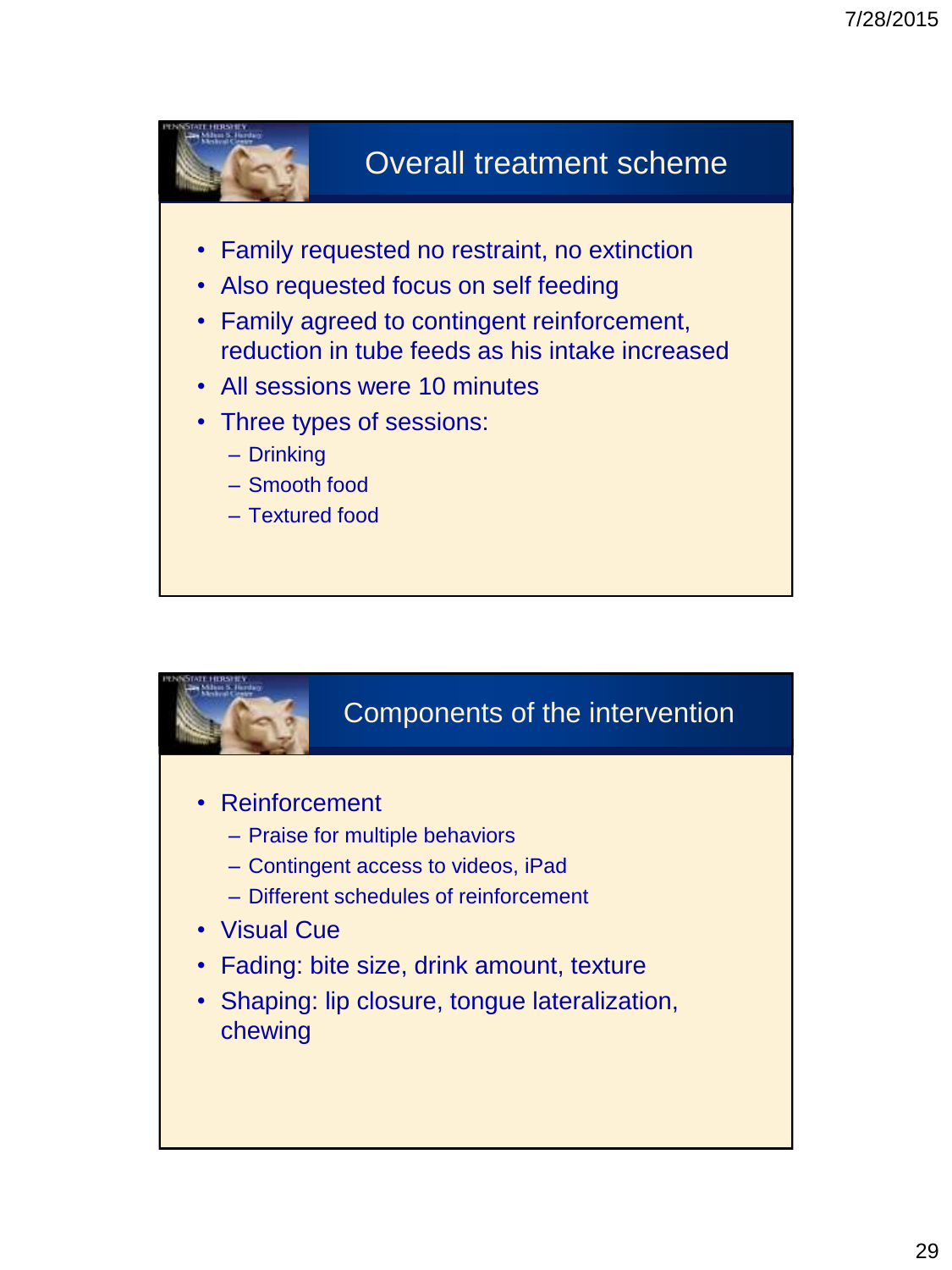

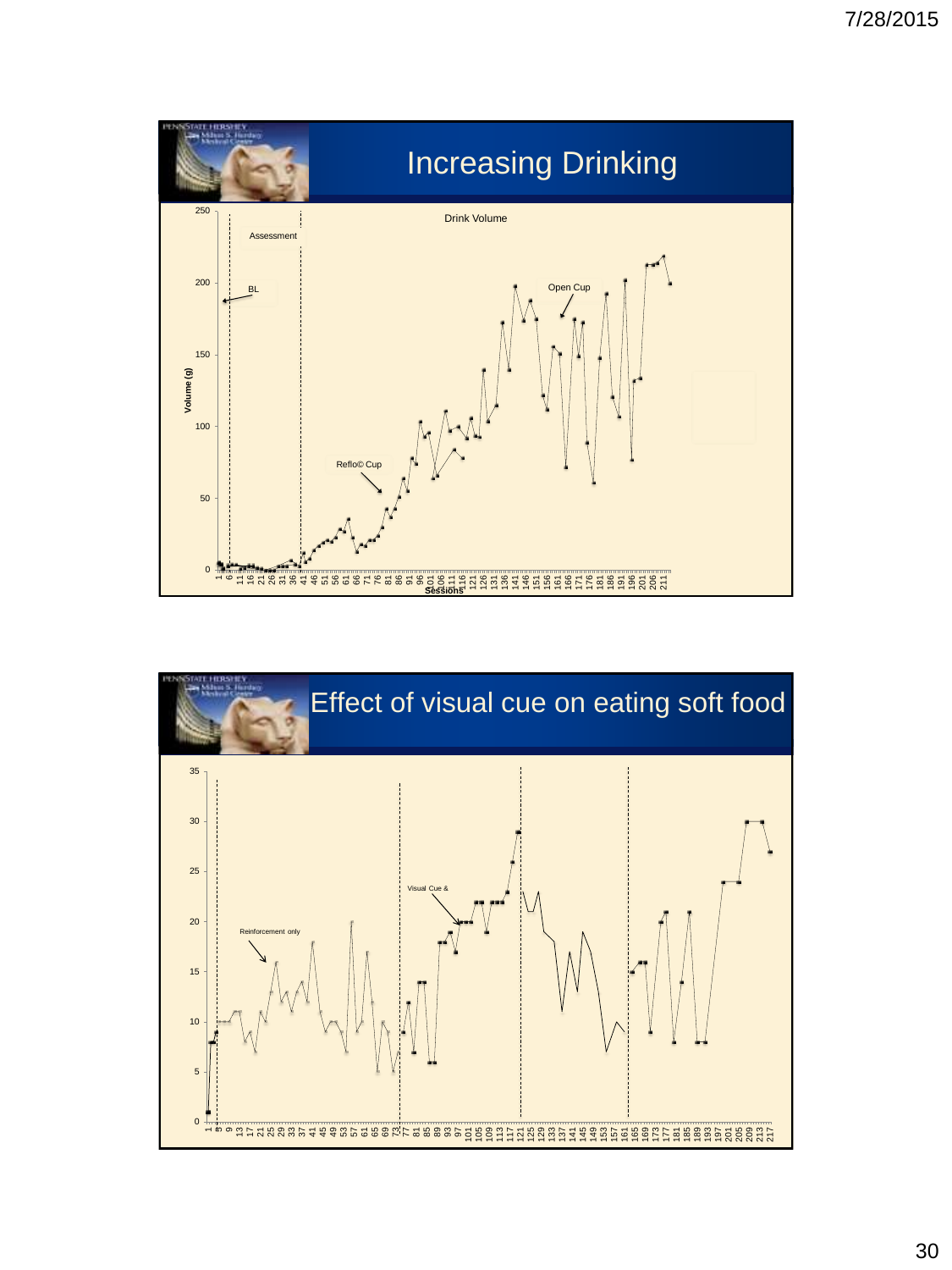

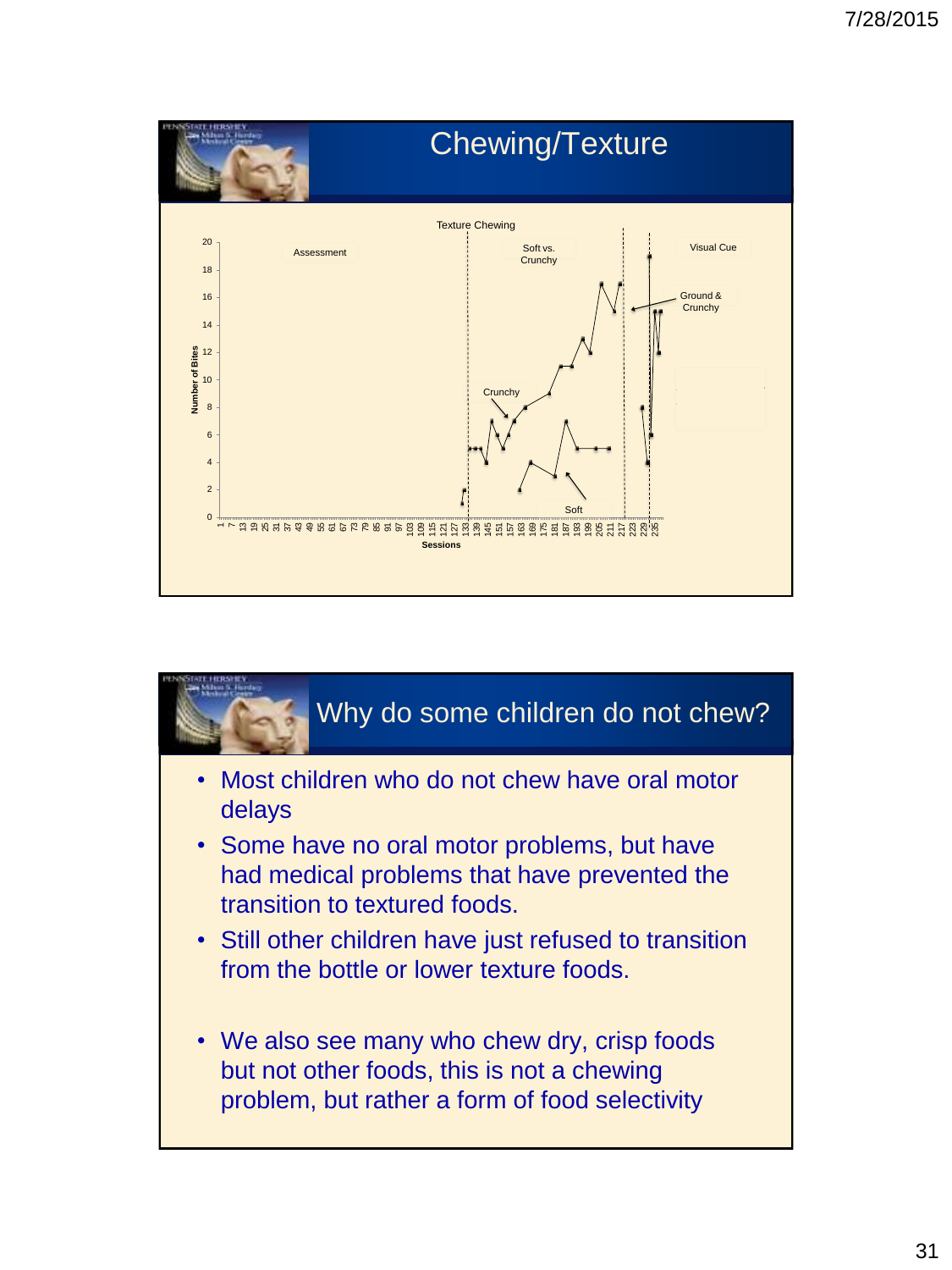

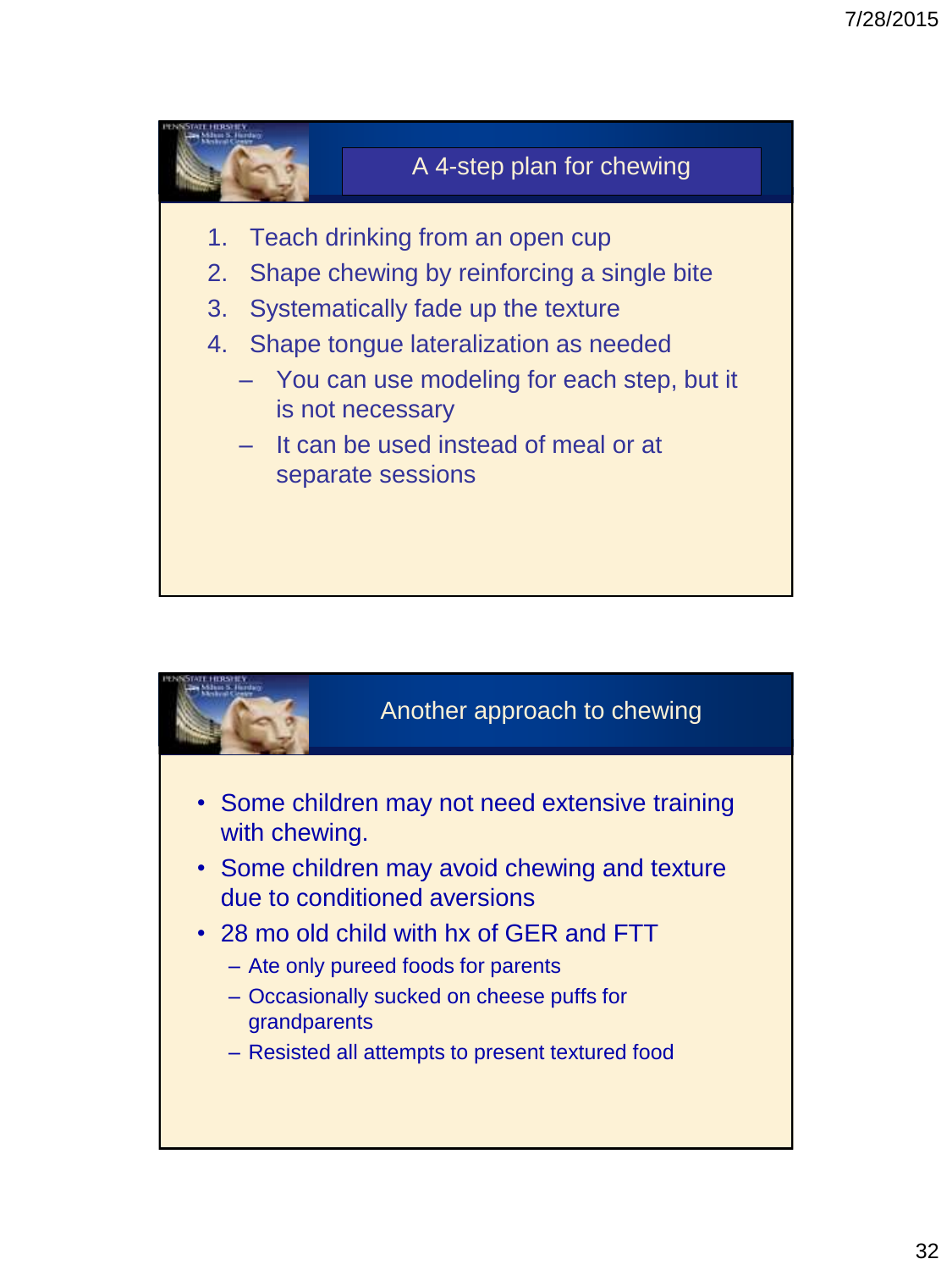

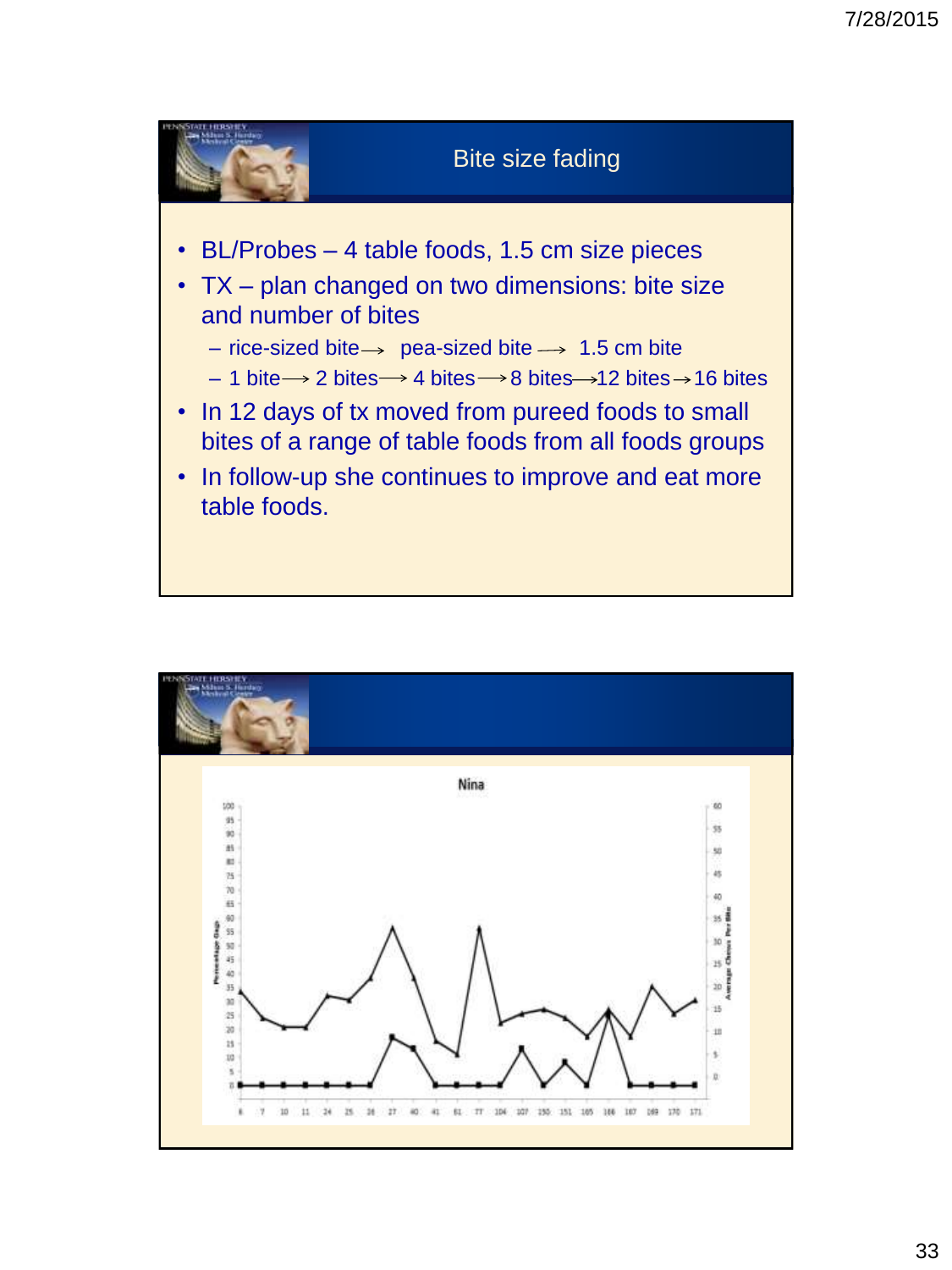

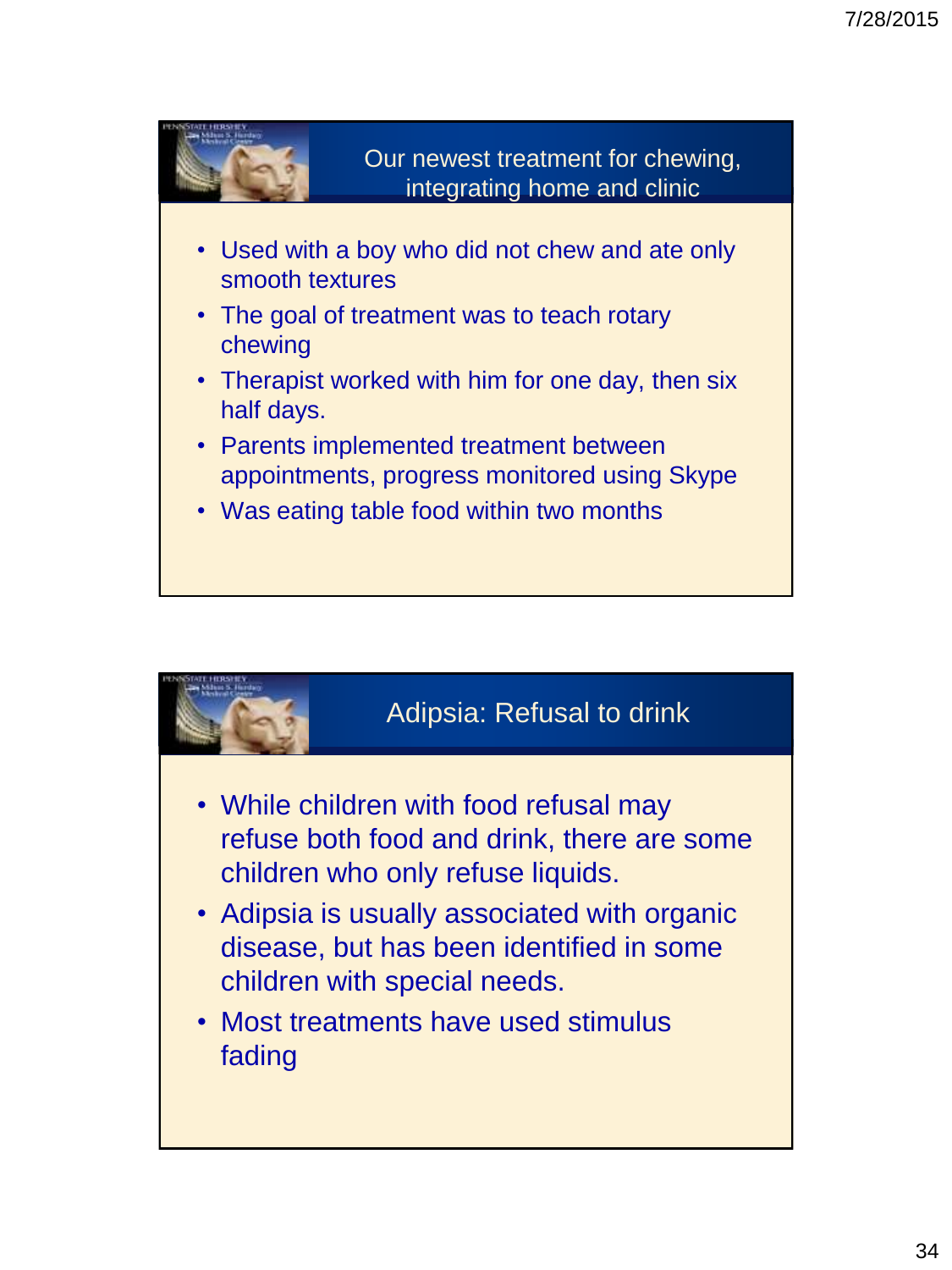

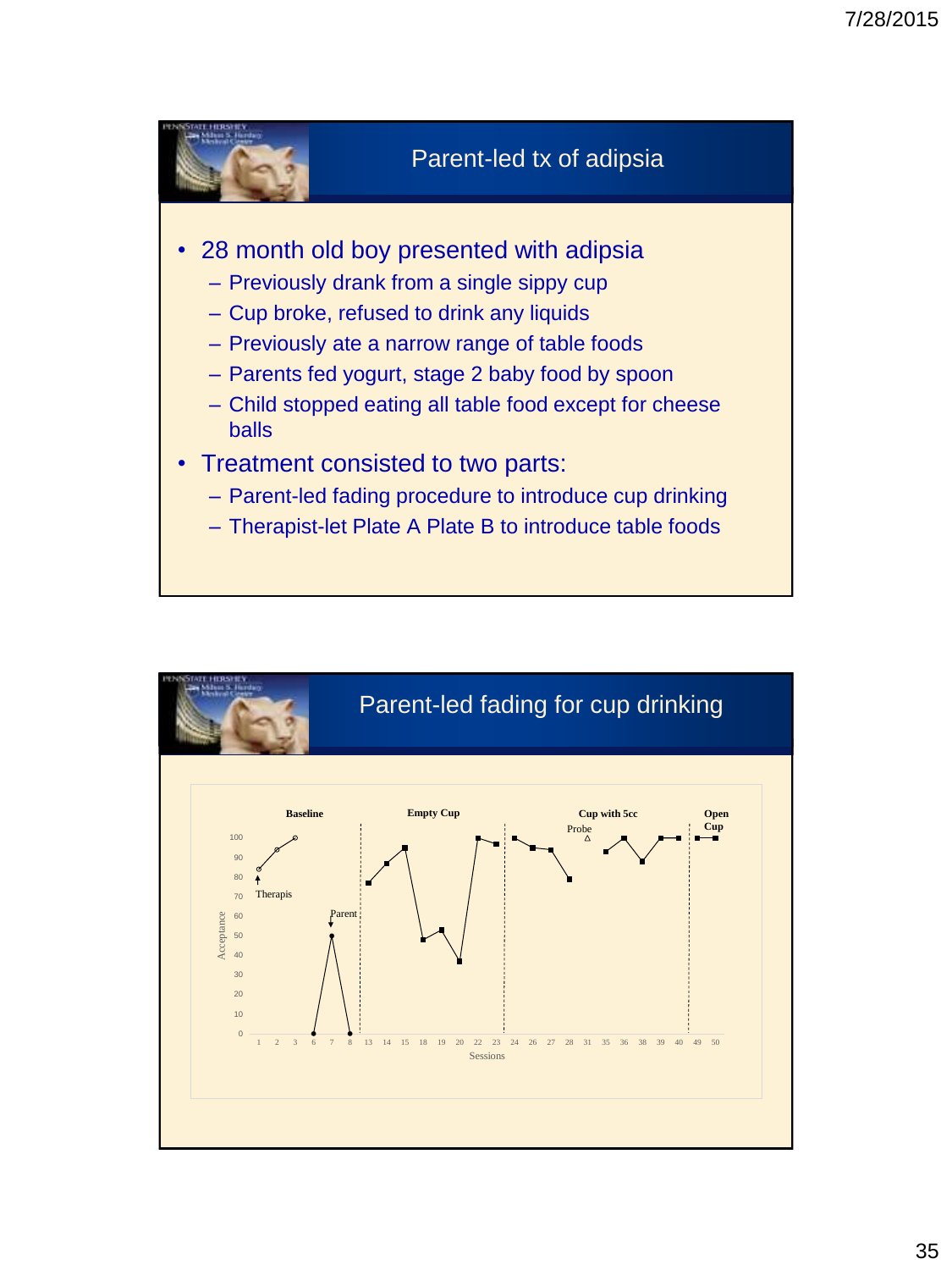

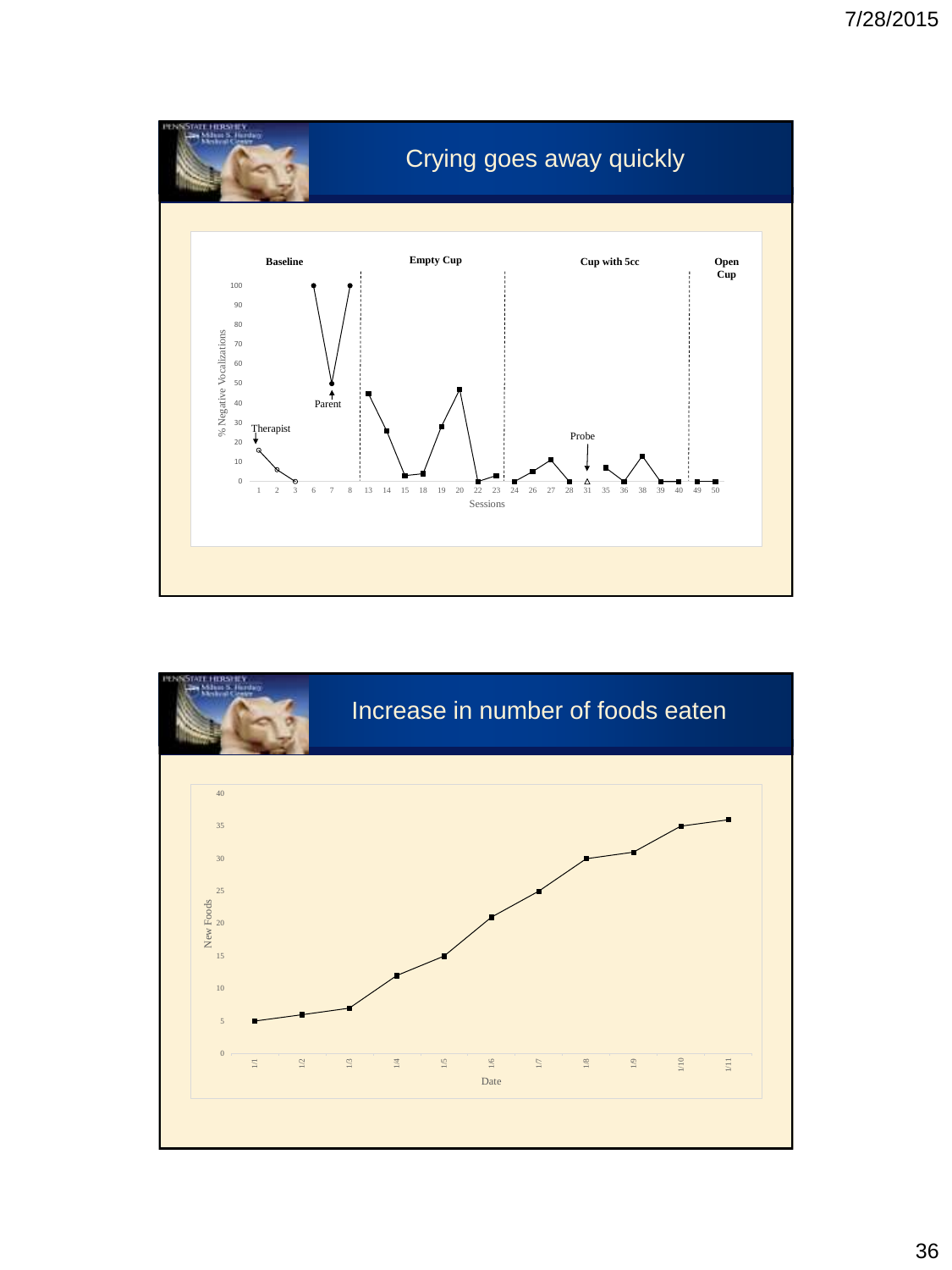

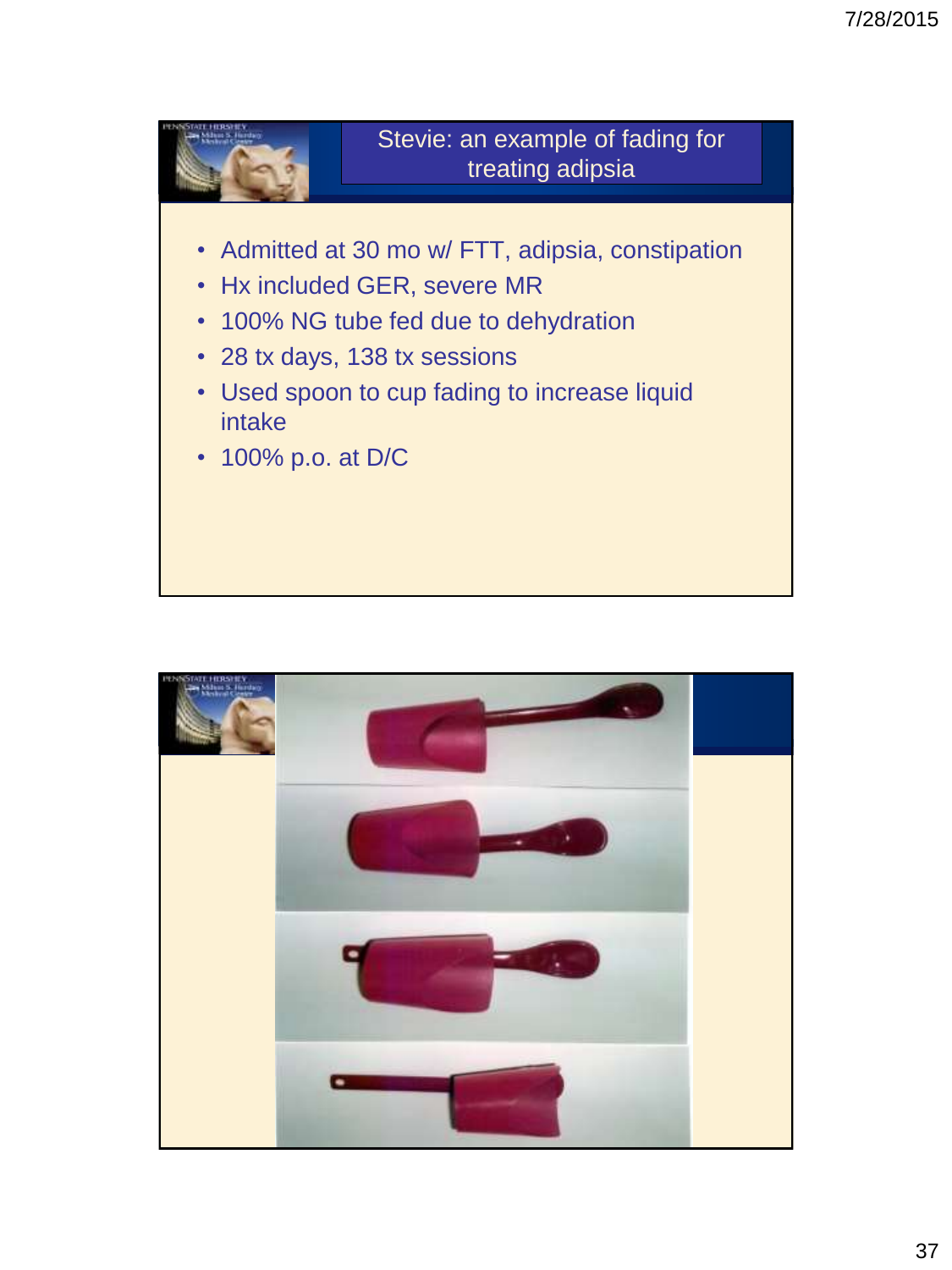

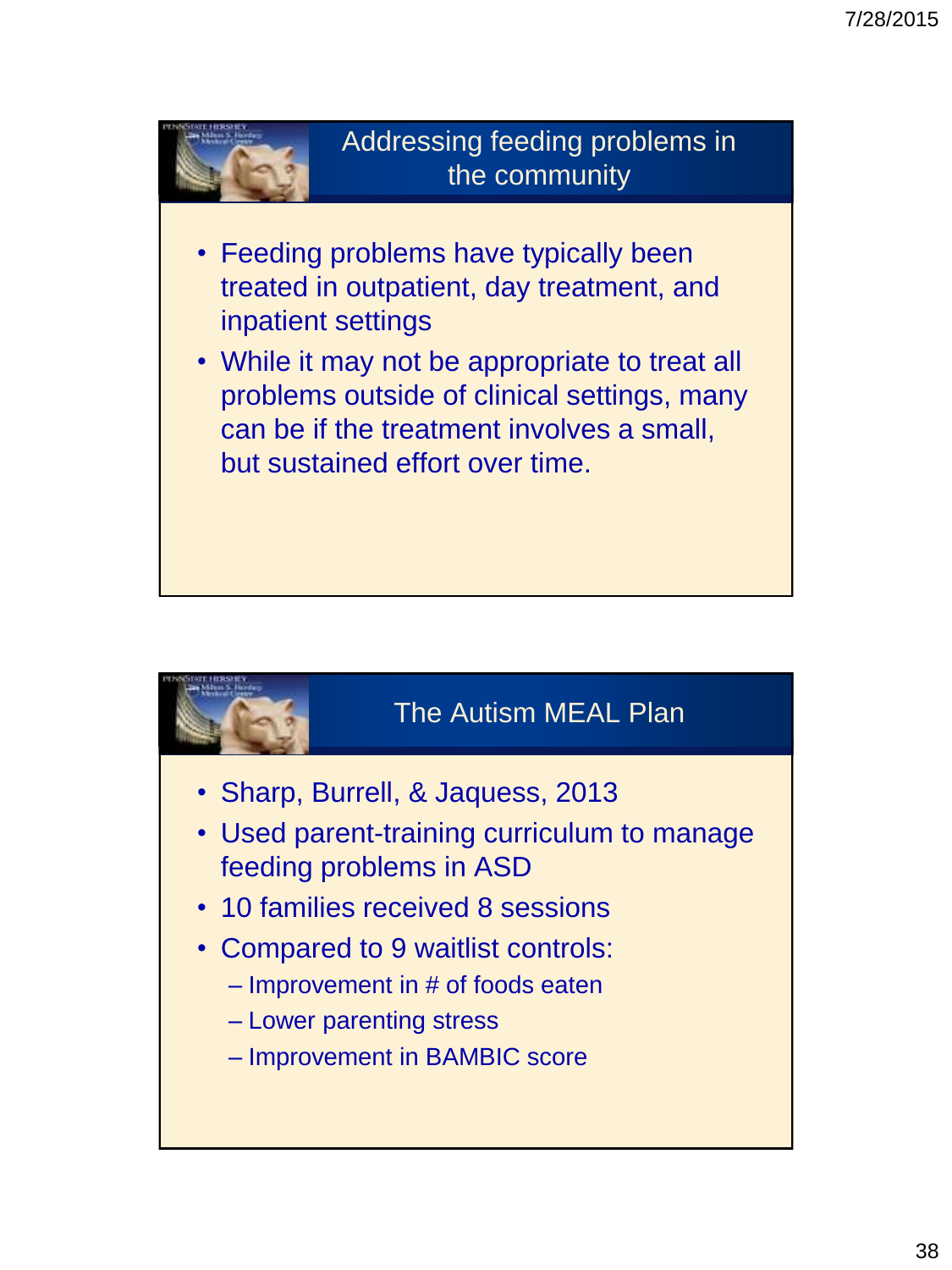

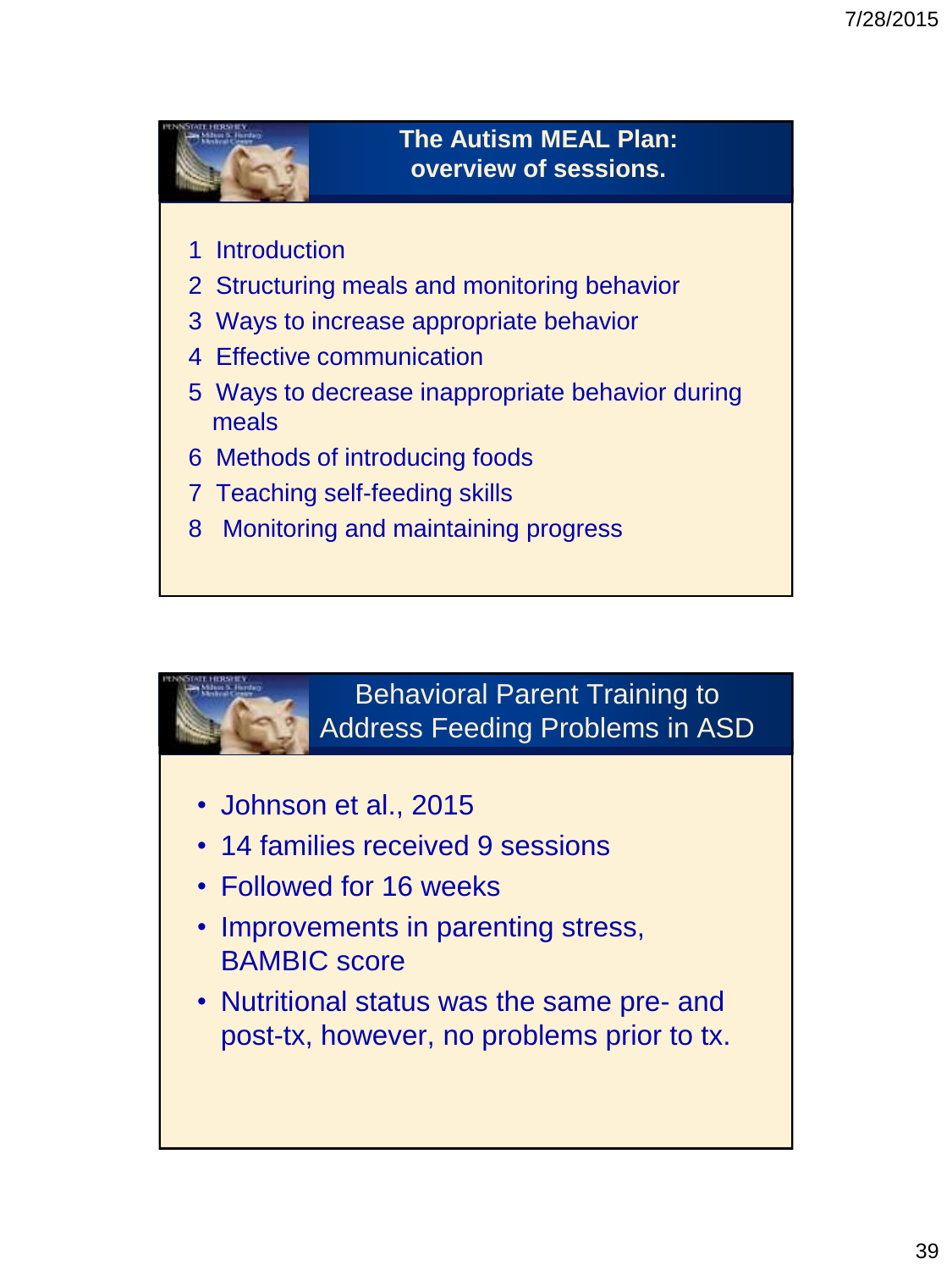

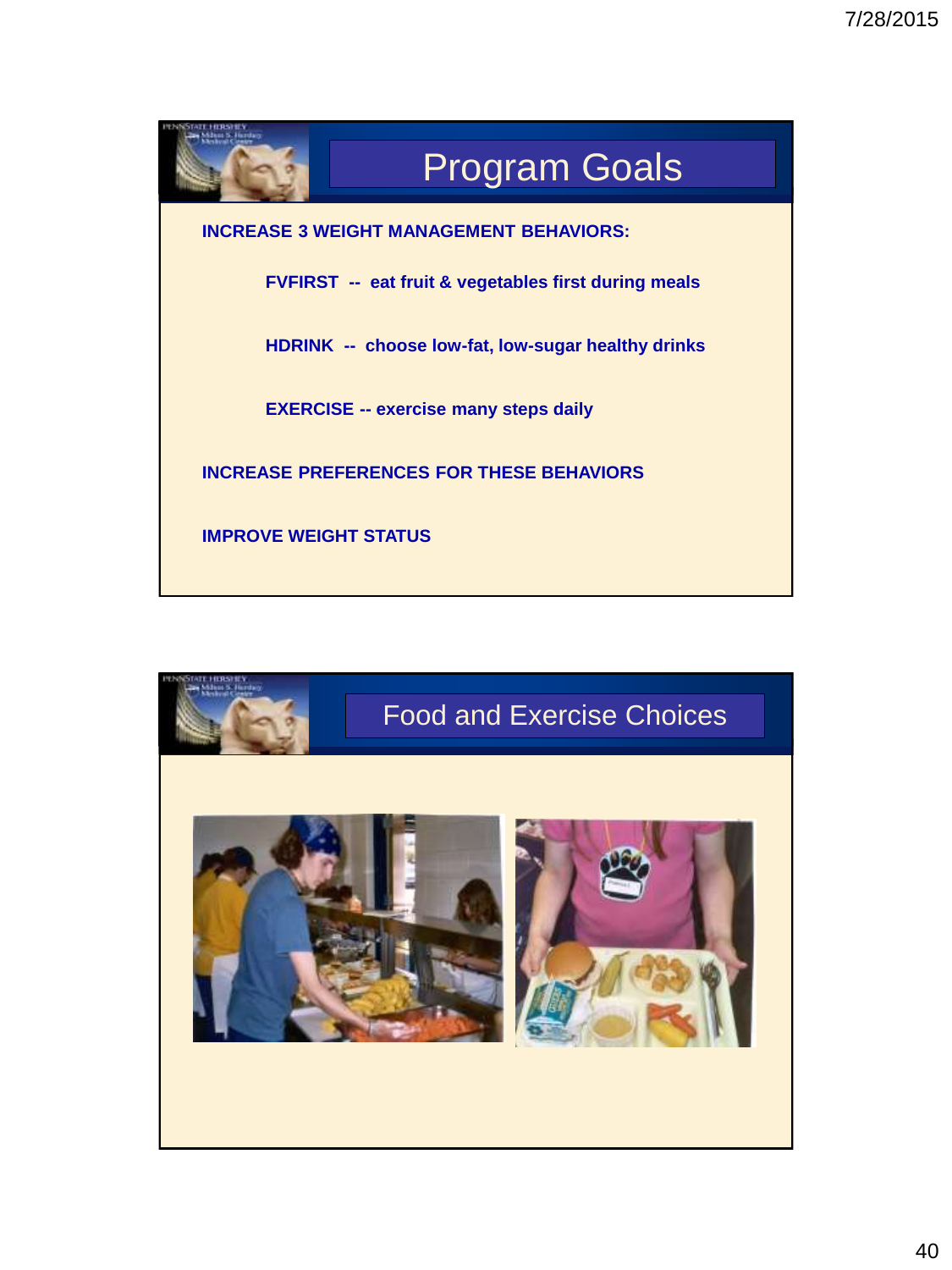

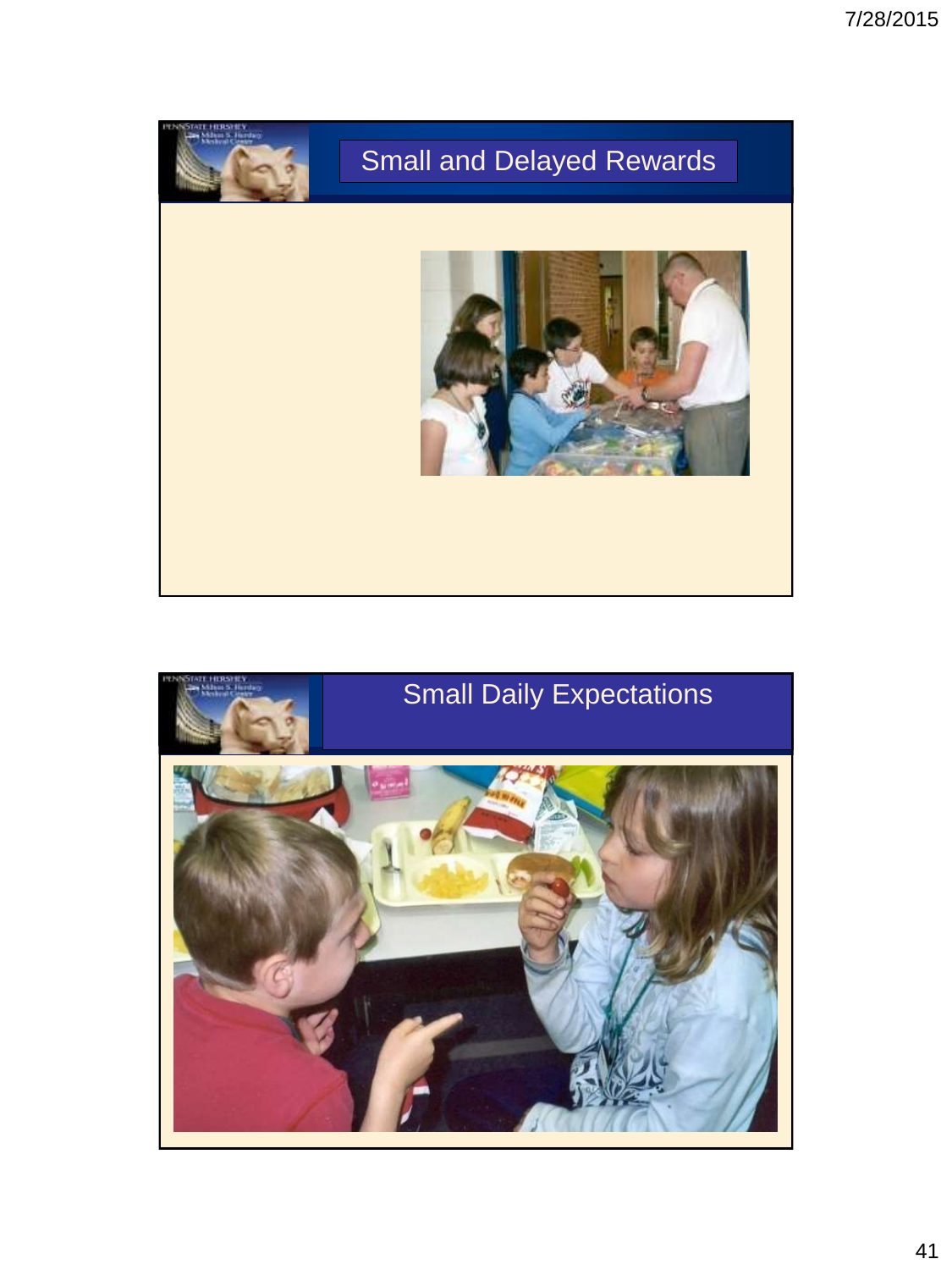

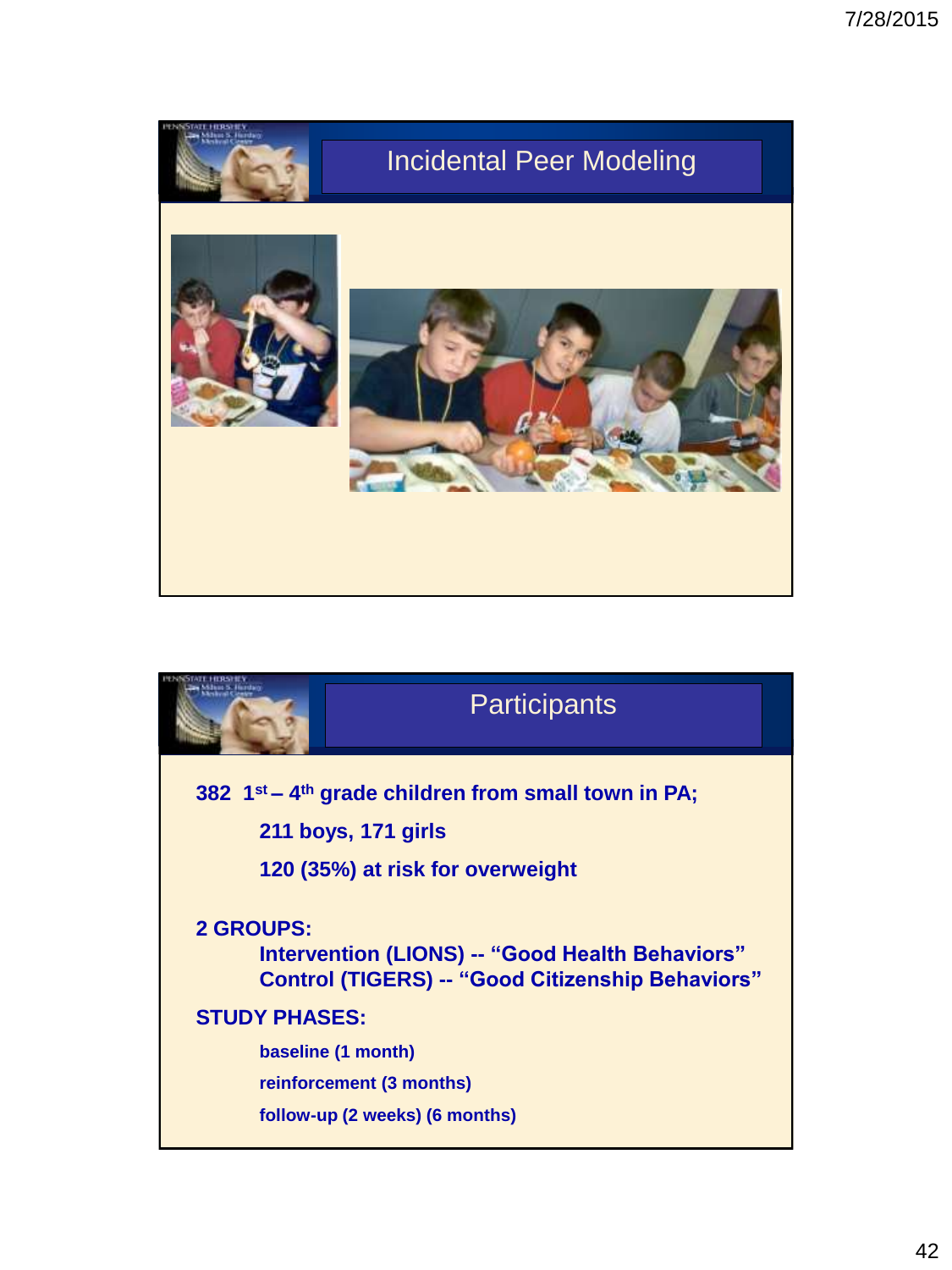

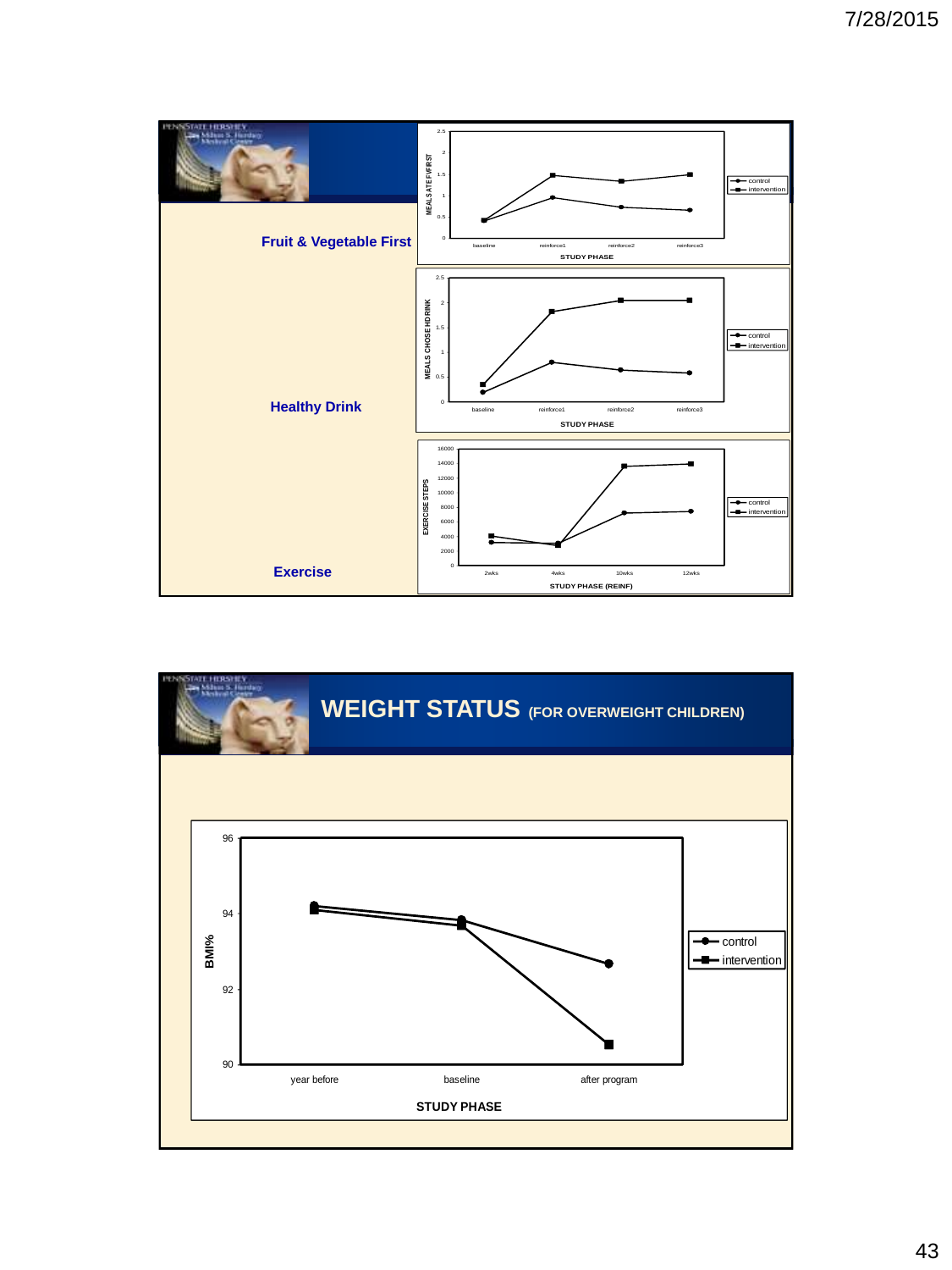

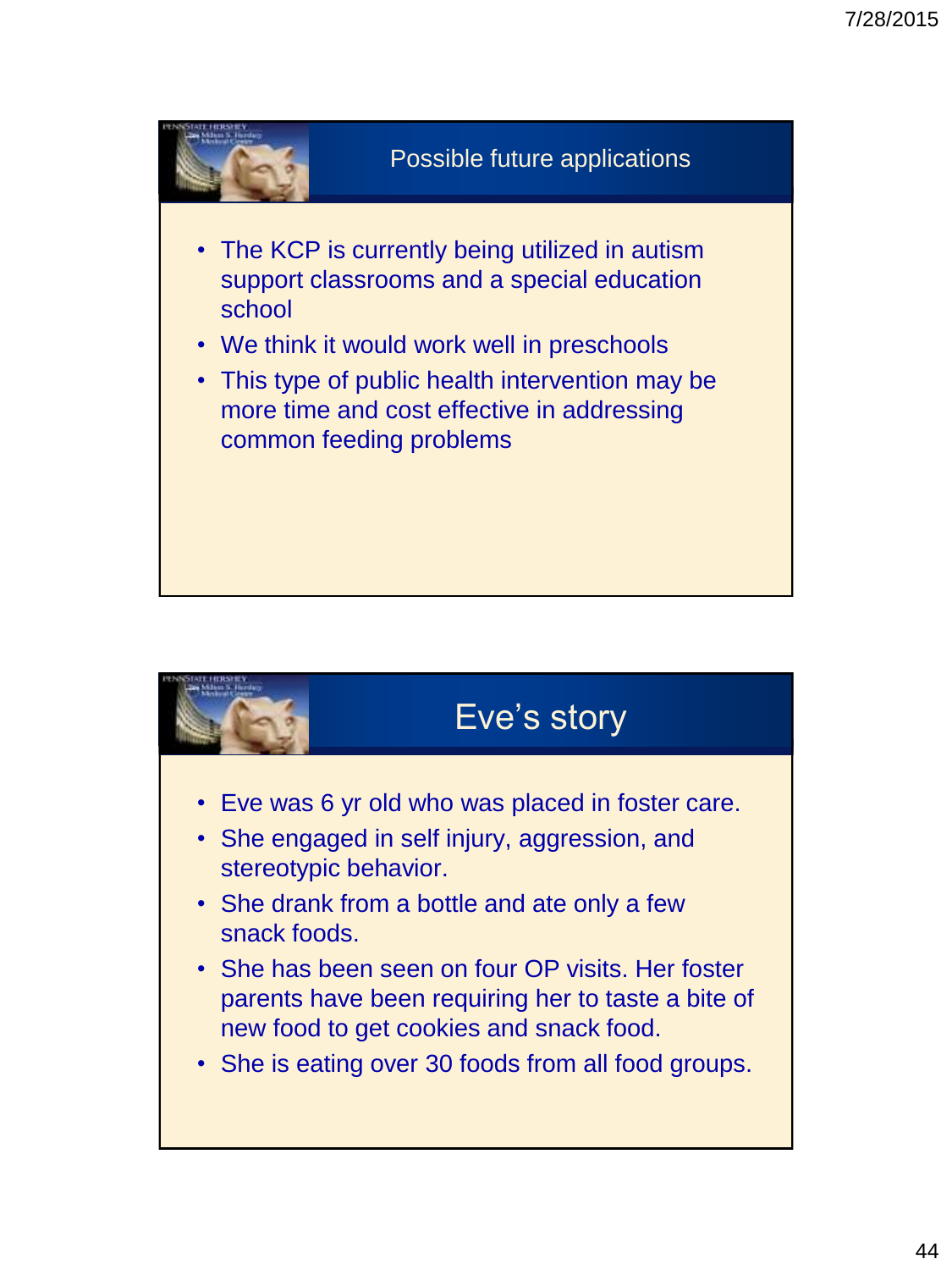

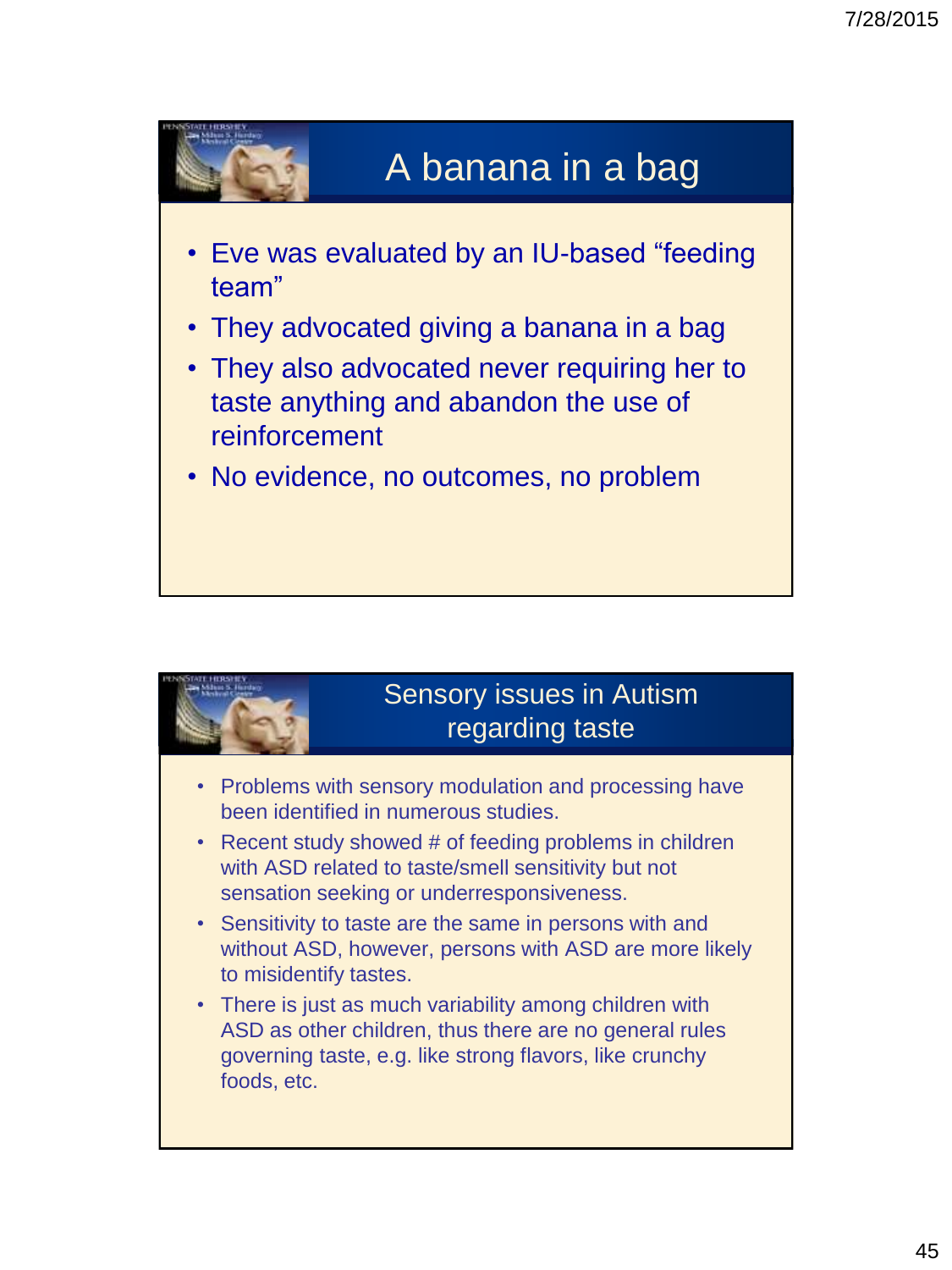